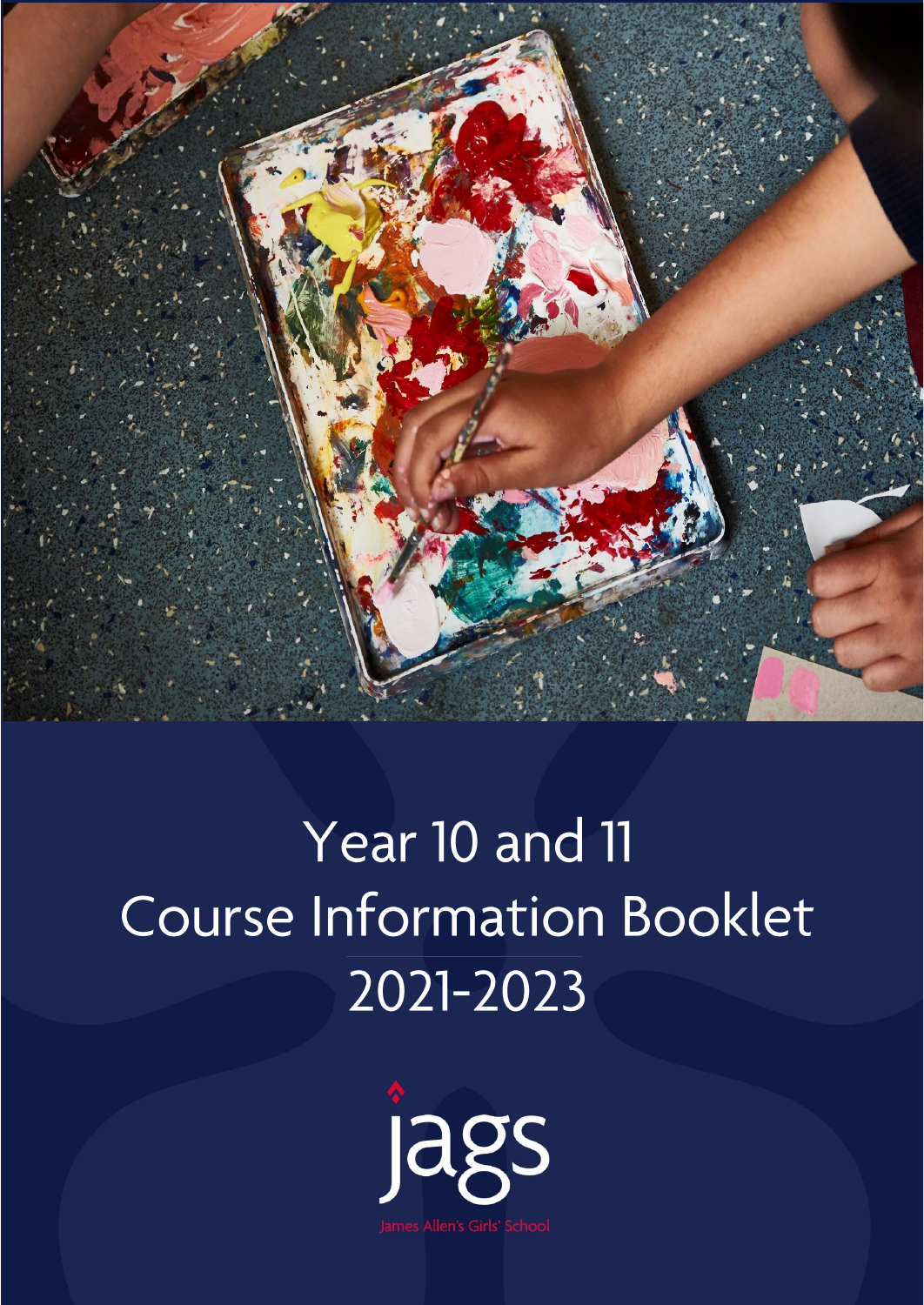## Examination Boards and Subject Codes

| Art and Design                | Art and Design AQA GCSE 8201                                                     |
|-------------------------------|----------------------------------------------------------------------------------|
| <b>Classical Civilisation</b> | <b>OCR GCSE Classical Civilisation J199</b>                                      |
| <b>Computer Science</b>       | OCR GCSE Computer Science J277                                                   |
| Design Technology             | AQA GCSE Design and Technology 8552                                              |
| Drama                         | AQA 8261                                                                         |
| English - Language            | <b>Edexcel GCSE 1EN0</b>                                                         |
| English - Literature          | <b>Edexcel GCSE 1ET0</b>                                                         |
| French                        | AQA GCSE 8658                                                                    |
| Geography                     | Edexcel A (2016) 1GAO                                                            |
| German                        | AQA GCSE 8668                                                                    |
| Greek                         | <b>OCR J292</b>                                                                  |
| History                       | Edexcel 1HI0                                                                     |
| Italian                       | Edexcel Level 1/Level 2 GCSE 1IN0                                                |
| Japanese                      | Edexcel Level 1/Level 2 GCSE in Japanese (1JA0)                                  |
| Latin                         | <b>OCR J282</b>                                                                  |
| <b>Mathematics</b>            | <b>Pearson Edexcel IGCSE Mathematics</b><br>(Specification A) (4MA1) Higher Tier |
| Music                         | Edexcel 1MU0                                                                     |
| <b>Physical Education</b>     | AQA GCSE Physical Education 8582                                                 |
| <b>Religious Studies</b>      | AQA Religious Studies (Specification A) 8062                                     |
| Russian                       | Edexcel Level 1/Level 2 GCSE 1RU0                                                |
| Science (double award)        | AQA Combined GCSE in Science (Trilogy) 8464                                      |
| <b>Biology</b>                | AQA GCSE in Biology 8461                                                         |
| Chemistry                     | AQA GCSE in Chemistry 8462                                                       |
| Physics                       | AQA GCSE in Physics 8463                                                         |
| Spanish                       | AQA GCSE 8698                                                                    |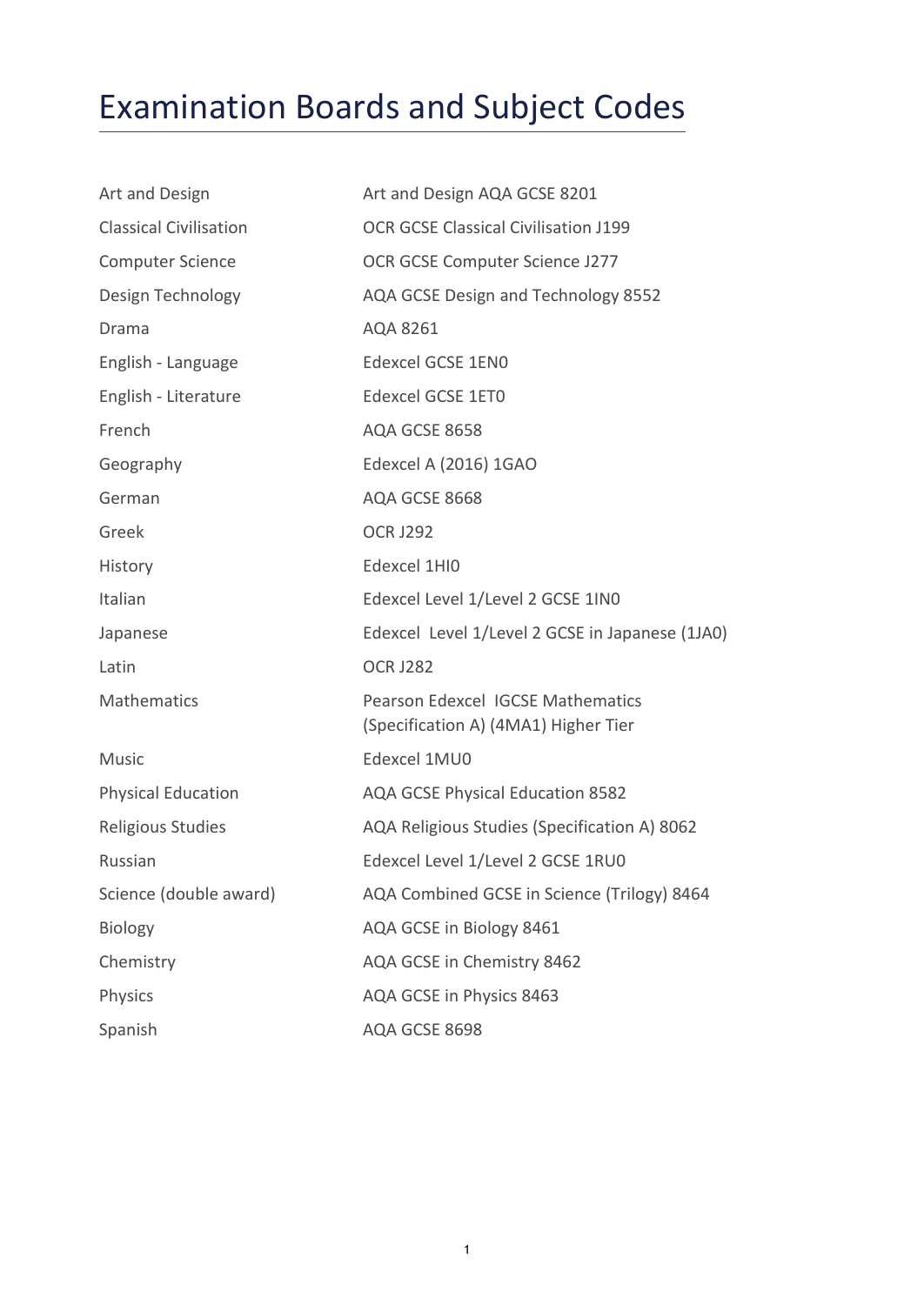## Introduction

Welcome to Year 10 and the first year of your GCSE courses. The transition from Year 9 to Year 10 is a very important one and your teachers, form tutors, Mr Jermond, Ms Canessa, the nurses and I are all here to support you. Making sure that you get into good routines from the beginning of the year is really important and useful habits you develop now will stand you in good stead for the future.

This booklet outlines the type of assessment you will be required to carry out in each subject. Controlled assessment has replaced coursework in some subjects and this usually involves work being completed in class under the supervision of the teacher. Some subjects have no coursework or controlled assessment but keeping up with homework is equally important.

Alongside your examination classes, lessons will include enrichment options and societies and information about these will be provided, separately.

Here are some guidelines to help you with organising your studies:

- Make sure that you have a copy of your timetable displayed at home, in your school planner and on the inside of your locker door. Keep your locker locked and tidy.
- Keep your files organised and use dividers to separate topics.
- When working at home, keep your work place tidy.
- Make sure you check Teams regularly we frequently use the Year Group Team to give you messages and updates.
- Plan your time. If you find that this is difficult, ask for help. You need time to relax and enjoy your extra-curricular interests, as well as to work.
- Use your planner, writing all the information that you need in it, including details of when homework is set as well as when it is due. Don't only include school activities, add regular commitments outside of school or events that you know will affect how you plan your time. Occasionally, you will have extended pieces of work which will be set over a number of weeks. It is vital that you work on these gradually and do not leave them to the last minute. Record this in your planner as on-going homework. Each evening, check your planner so that you have the correct books and homework for the next day.
- You can only revise the work you have covered in class if you have understood it. If you are unclear about something, please ask your teacher. It is better to ask straight away than to leave questions until later. You can also use the subject clinics to help you.

We are sure that you will enjoy Years 10 & 11. Take advantage of all the opportunities available to you, ask for help if you need it and use your time well.

#### **Mrs Jones** Assistant Head, Years 10 & 11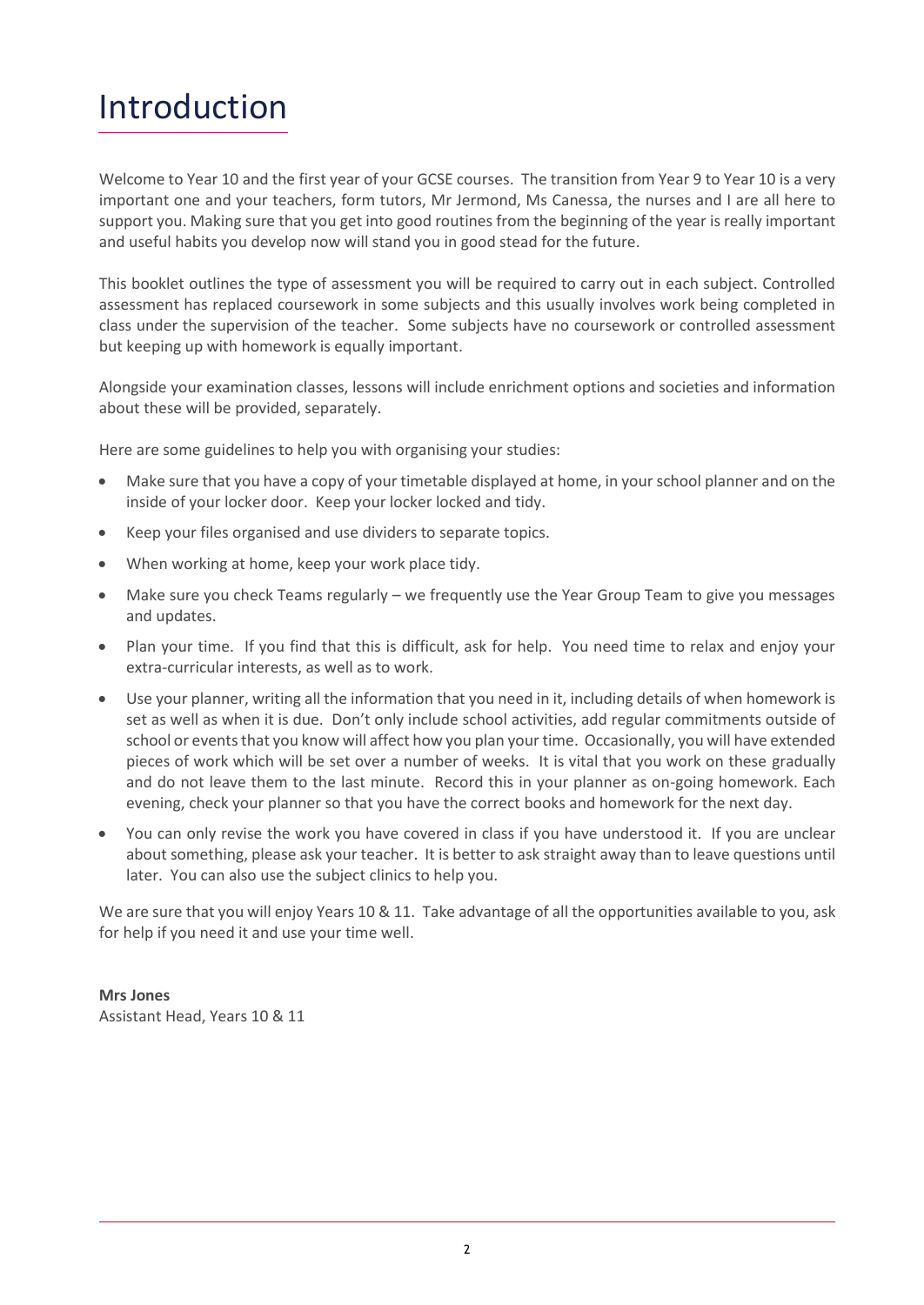## Art & Design

## Art and Design GCSE AQA 8201

AQA Art and Design is a vibrant and dynamic course. Students will be taught to realise their ideas in a variety of ways with workshops in printmaking, sculpture and textiles as well as lens based media. Students will also learn about the wider Art and Design world through residential and day visits as well as in class. Contextual studies and understanding Art is also introduced at GCSE.

## How GCSE Art and Design Assessed

Component 1: Portfolio of work

This is made up of three projects which provide evidence of the assessment objectives and is worth 60% of the final mark

Component 2: Externally Set assignment

Students respond to their chosen starting point from an externally set assignment paper relating to their subject title and this is worth 40% of the final mark coverage of all four assessment objectives.

## Do I have lesson or homework time to work on it?

All lesson and homework time is devoted to building the Portfolio of work until the end of December in Year 11. Pupils are required to allocate one evening a week to working after school in the studios.

## Brief description of all controlled assessment

Students will have two dedicated studio sessions in controlled conditions to realise their outcome from the Externally Set Assignment.

## Is there an opportunity to discuss my progress with my teacher?

Progress is discussed on an individual basis and during group discussions. Effort grades, reports and formal assessments at the end of units.

## How many pieces are set and how many count?

The Portfolio of work is expected to show breadth as well as depth in answer to the four assessment objectives set by the exam board. The three projects or 'Units' will cover these. All work counts towards the final mark.

Self-evaluation, independence and development of skills and creative response are important.

## Deadlines for Y10

Portfolio (made up of three projects of 'Units')

Unit One: by the February half term.

Unit Two: by the end of the Summer term.

## Deadlines for Y11

Unit Three: end of Autumn term.

Externally Set Assignment: by the beginning of the Summer term.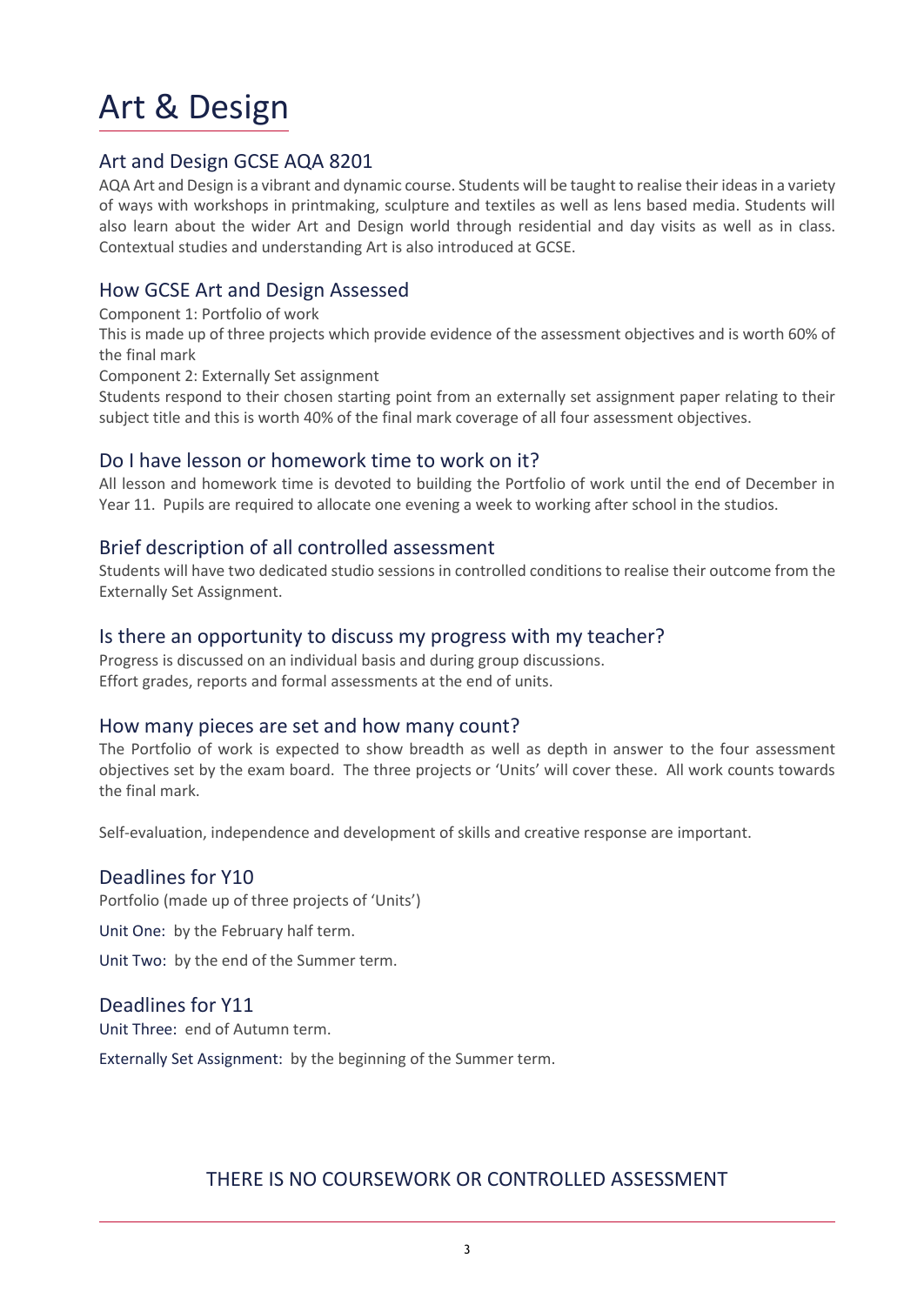## Classical Civilisation

Pupils at JAGS are prepared for the OCR Classical Civilisation GCSE course

## Classical Civilisation GCSE J199

In Year 10, students will study Homer and the Homeric World, focusing on an in-depth study of books of 'The Odyssey' as well as learning about the history, culture and society of Mycenaean Greece. In year 11, we shall focus on the thematic study of myth and religion. This will involve a comparative study of ancient Greece and Rome, and combine literary and visual material sources.

## How is Classical Civilisation assessed?

There are two examination papers, both worth 50% of the final mark and both 1 hour 30 minutes:

Paper 1: Thematic Study Myth and Religion Paper 2: Literature and culture: Homer and the Homeric World

## Is there controlled assessment?

There is no controlled assessment for OCR Classical Civilisation GCSE.

For full details see www.ocr.org.uk.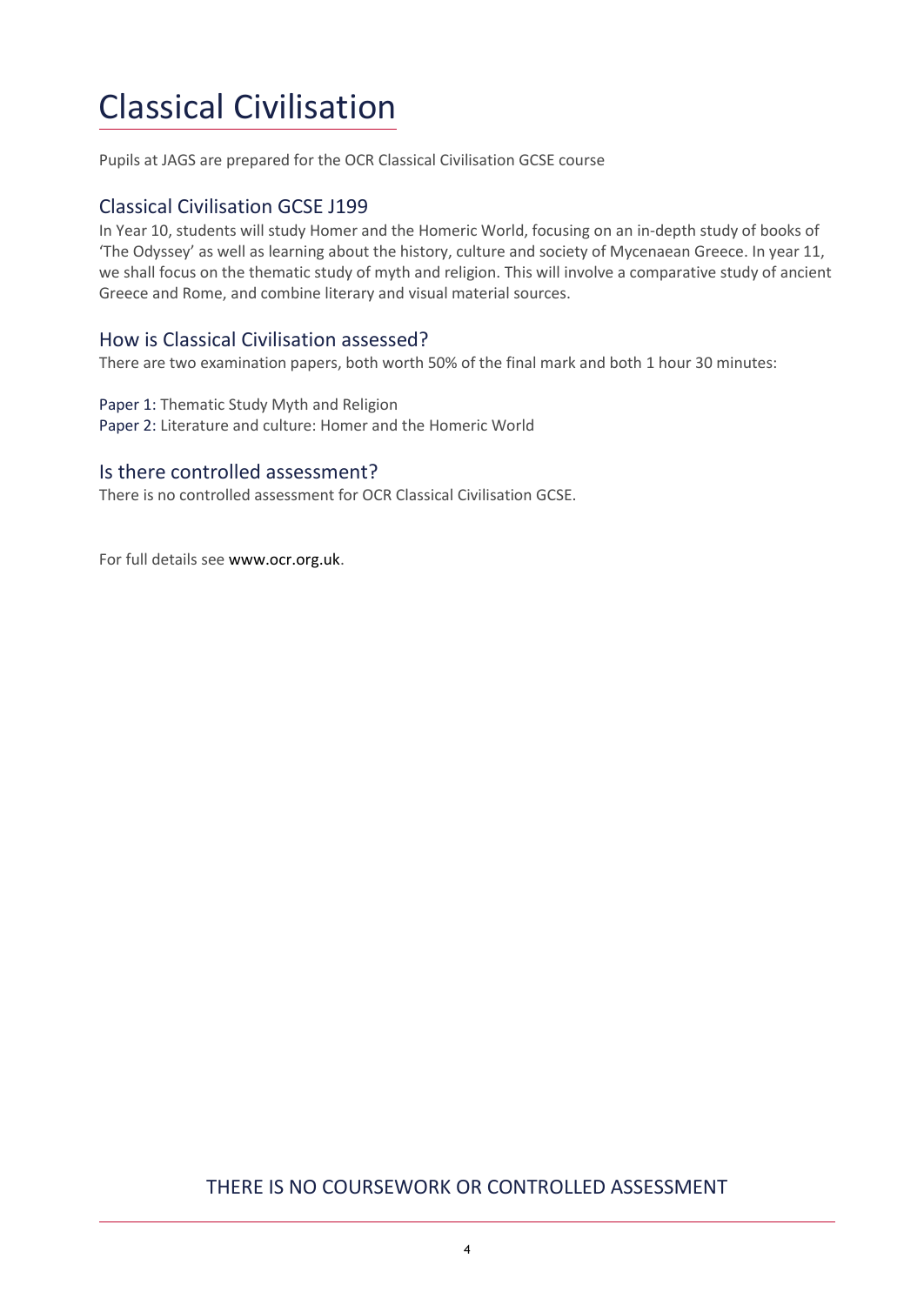## Computer Science

## Computer Science – J277

Students are introduced to Computer Systems, exploring the internal working of a Computer. Key focus is on the central processing unit (CPU), memory and storage. Topical and current discussions on AI and Computer Systems threats are engaged in. Bring home the ever evolving and developing world of computer Science.

Students will apply their knowledge and understanding of programming concepts and languages, in the creation of relevant and engaging systems, which solve real world problems, all whilst developing and honing their computational thinking and logic skills. A variety of programming challenges will be embarked upon.

## How is Computer Science assessed?

There are two examinations for this course, each with a weighting of 50%.

Paper 1: Computer Systems

- 80 Marks
- Duration 1 hour 30 mins

Paper 2: Computational Thinking, Algorithms and Programming

• 80 Marks

Duration 1 hour 30 mins

#### Do I have lesson or homework time to work on building programming skills?

All homework and assessments are designed to enable students to develop the mathematical, logic and programming skills required to complete this course successfully. Additional support is offered where required and subject mentors are available should this be necessary.

## Is there an NEA?

No. The NEA requirement has been removed from this syllabus, with the view that those skills will now be assessed as part of paper 2. The programming project will involve coding a solution for an assessment task set by the exam board. It will involve analysis, design, development and testing of a solution.

## Is there an opportunity to discuss my progress with my teacher?

Yes. Subject teachers are always available to discuss general concerns and provide suggestions, where required. In addition to the subject teacher, a sixth form subject mentors can also be allocated.

Deadlines for Y10 N/A

Deadlines for Y11 N/A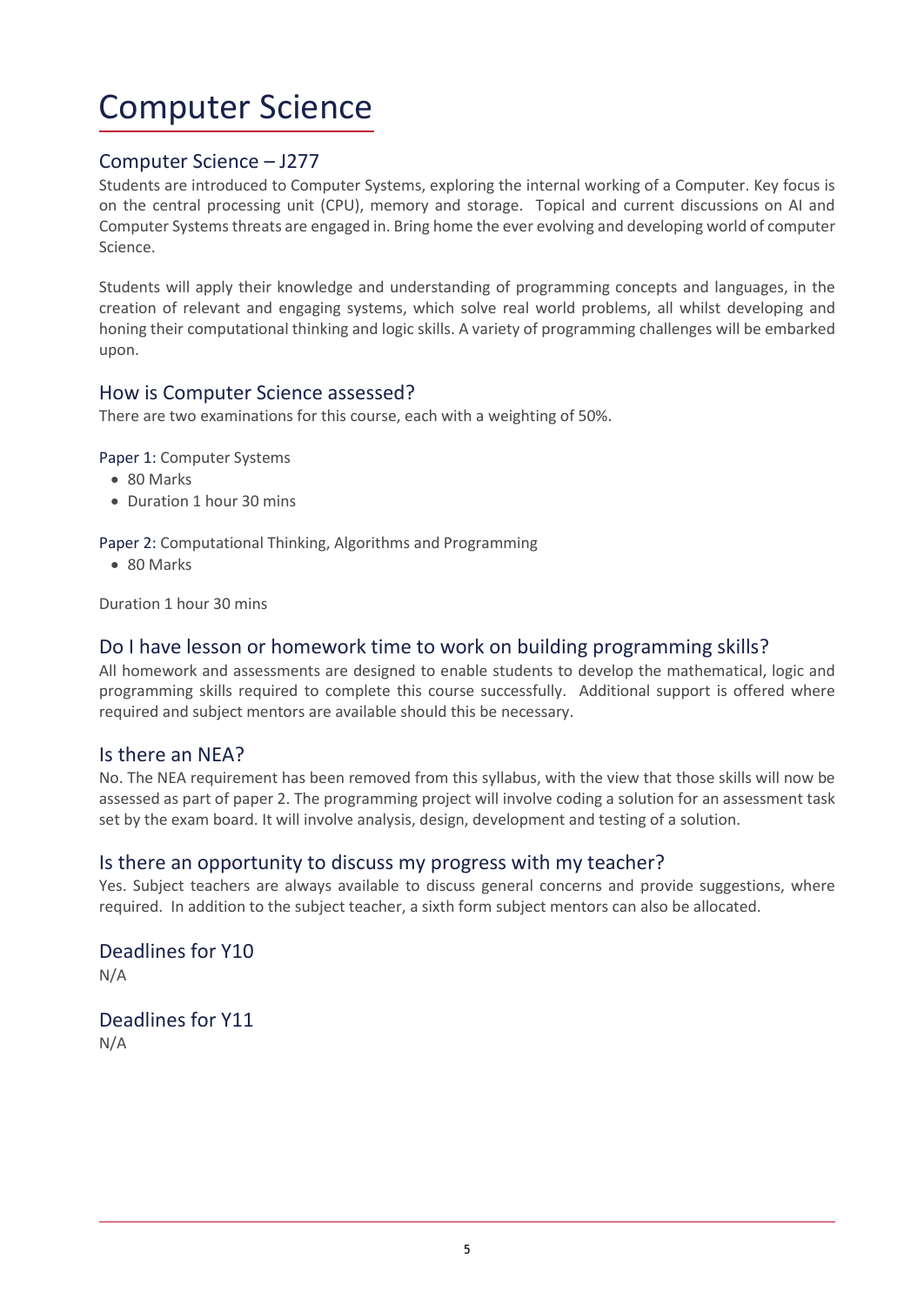## Design and Technology

## What preparation is there before I start the NEA, Non-examined assessment?

Designing and theory taught through a series of practical assignments.

## How long do I have to complete the NEA Contextual Challenge?

35 hours approximately.

## Do I have lesson or homework time to work on it?

Homework allocation including time in the workshop whilst making.

## Brief description of the NEA Contextual Challenge

You will make an attractive and functioning prototype solution to a problem you identify. This will be accompanied by a PowerPoint folder including a research investigation with analysis, brief and specification, design ideas developed into a solution, manufacturing specifications and evidence of ongoing analysis and evaluation.

## Is there an opportunity to discuss my progress with my teacher?

At times when you are not involved with NEA Contextual Challenge, we are happy to discuss your work with you and give you specific feedback about how you can improve.

During the NEA, we can provide general feedback to the class to ensure that your work is appropriately focused, advise on resources and remind you of the key sections that should be included in your final folder.

## How many pieces are set and how many count?

One 20-page folder and a high-quality working prototype.

## What % of the final mark is NEA Contextual Challenge?

50%

## Deadlines for Y10

NEA Contextual Challenge: Needs and wants identified, investigated and outlined by the end of Year 10.

## Deadlines for Y11

First lesson after the Spring half term: All work to be handed in.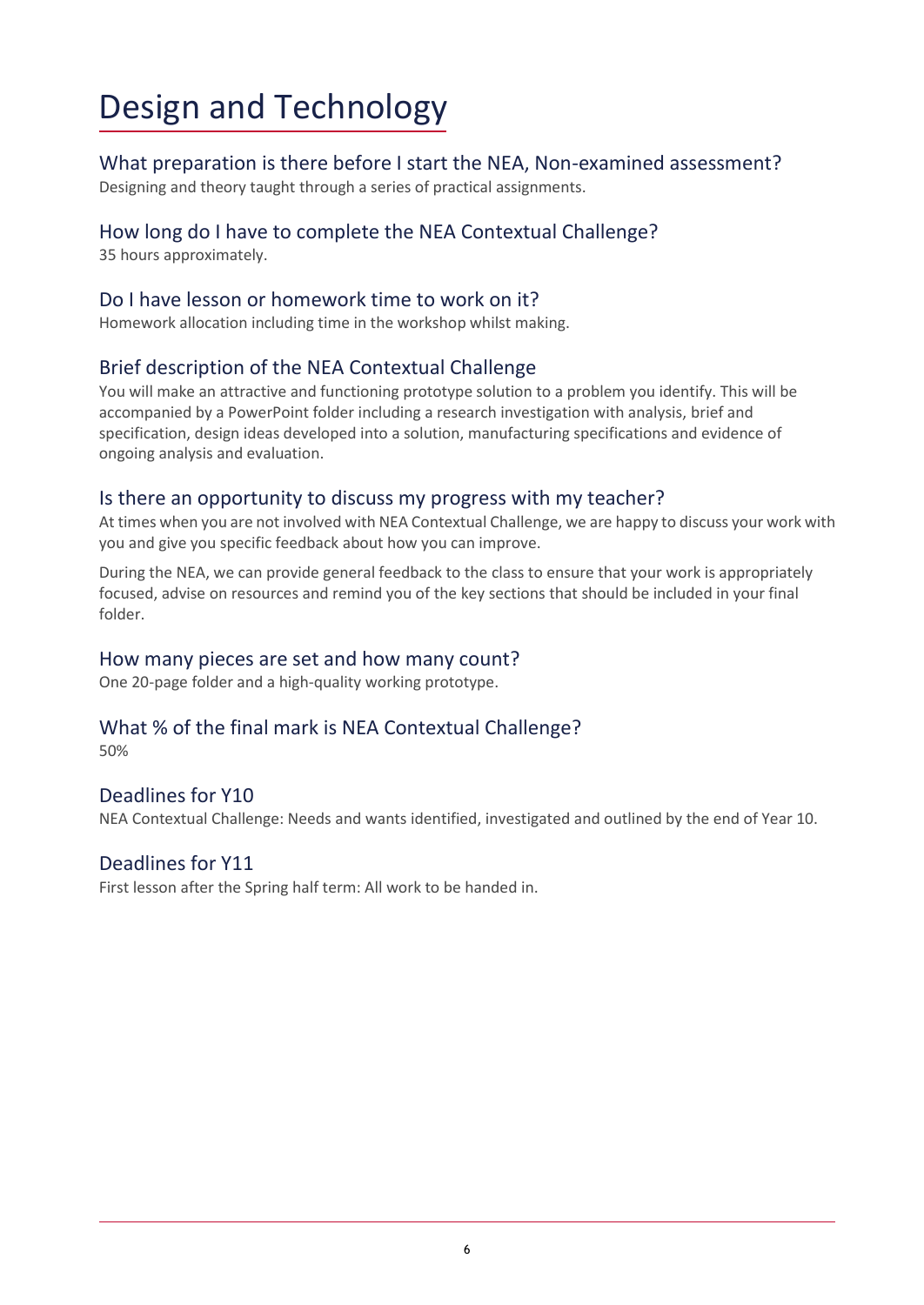## Drama

## What preparation is there before I start the coursework?

Practical workshops on the text or performance style. Live Theatre visits to fuel theatrical understanding. Theoretical lessons on key areas of study.

## How long do I have to complete the coursework?

Eight weeks approximately.

## Do I have lesson or homework time to work on it?

All lesson and homework time is dedicated to the practical project during this period. Rehearsal time will increase to 2hrs per week in the four weeks leading up to the project.

## Brief description of all coursework

Performance or Design presentation with an accompanying portfolio of 2000 words.

## Is there an opportunity to discuss my progress with my teacher?

Progress can be discussed at any time during the project.

## How many pieces are set and how many count?

Two Practical Projects take place during the course and they are both assessed.

## What % of the final mark is the coursework?

Devising Project - 40% (including written portfolio) Performance of Extract - 20%

## Deadlines for Y10

First Devising assessment takes place around the third week of the Summer term.

## Deadlines for Y11

Performance of the Extract will be completed by the end of the Spring term.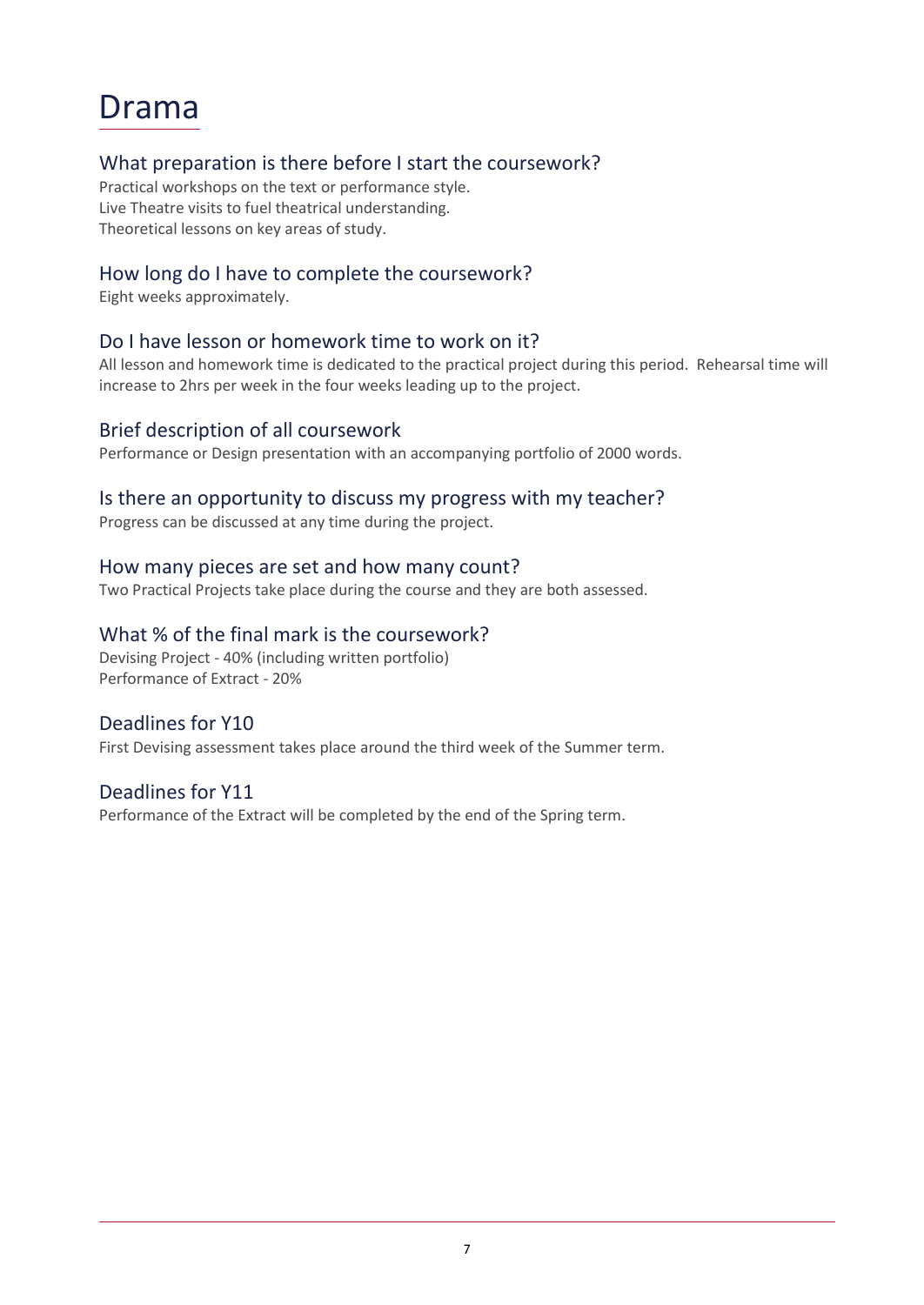## English

You are prepared for both English Language and English Literature, which are awarded as separate certificates.

## Edexcel GCSE in **English Language** (1EN0)

Your writing is assessed for audience, purpose, tone, style and register, as well as grammatical and structural features, vocabulary, sentence structure, spelling and punctuation.

#### What is the structure of the English Language examinations?

There are two examination papers:

#### **Paper 1: Fiction & Imaginative Writing** (1hr 45 mins).

(40% of total marks). Section A: Reading unseen C19th fiction. Section B: Creative Writing.

**Paper 2: Non-Fiction & Transactional Writing** (2hrs 5 mins). (60% of total marks). Section A: Reading: Comparison of two unseen texts from the C20th and C21th, one non-fiction; the other, literary non-fiction.

Section B: Transactional Writing

There is also a compulsory **Speaking & Listening** Task: presenting, listening to questions and responding, using Standard English.

#### **The mark does not go towards the final grade; it is a separate endorsement.**

## Edexcel GCSE in **English Literature** (1ET0)

This qualification is designed to develop:

- an appreciation of different literary genres, forms and styles;
- a critical style and an informed personal response;
- the skills of analysis: how language, form, structure and context creates meanings and effects; the skills of comparison.

You will study one Shakespeare play, a C19th novel, a Post-1914 British play or novel, and an anthology of 15 poems on a theme.

#### What is the structure of the English Literature examinations?

There are two examination papers:

**Paper 1: Shakespeare and Post-1914 Literature** (1hr 45mins).

(50% of total mark).

Section A: Shakespeare. Section B: Post-1914 British play or novel.

#### **Paper 2: C19th Novel and Poetry since 1789** (2 hrs 15 mins);

(50% of total mark).

Section A: a two-part question on a C19th novel.

Section B: poetry comparisons: one question asks for a comparison of a named poem from the Pearson Poetry Anthology collection to another poem from that collection. Another question asks for a comparison of two unseen contemporary poems.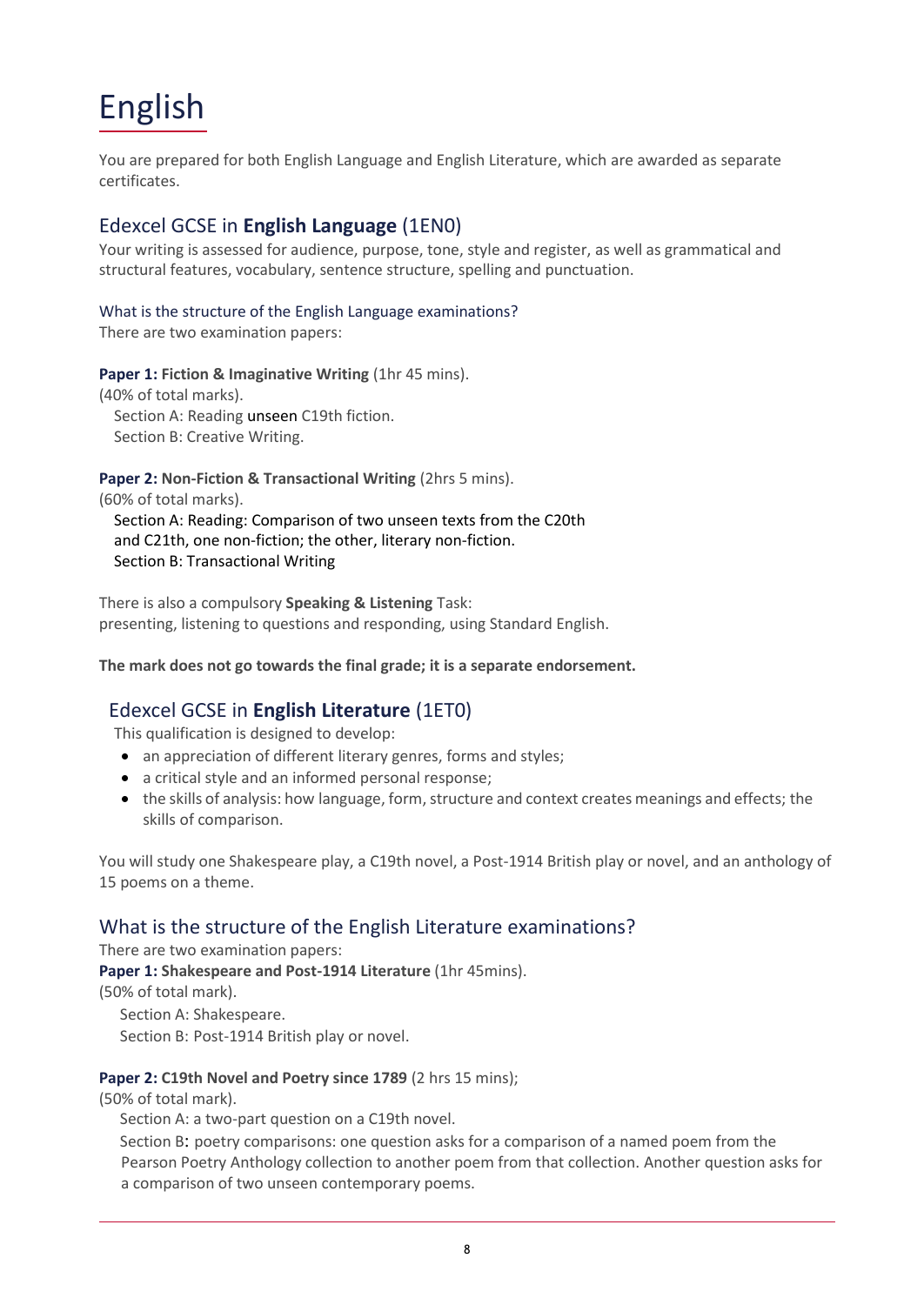## French and German

## What qualifications are offered for Year 10?

French and German offer the AQA GCSE qualification. French specification code: 8658 German specification code: 8668

All students will take the Extended Curriculum (Higher Tier).

## How many lessons will I receive per week?

In Year 10 all linguists have 4 periods, usually divided into 2 double periods.

In Year 11 all linguists will have 5 periods: 2 double periods and 1 single period for oral practice in small groups.

#### What is the curriculum content?

Candidates are required to show knowledge and understanding of three general themes: **Theme 1:** Identity and culture Relationships with family and friends / Marriage/partnership / Social media / Mobile technology / Music / Cinema and TV / Food and eating out / Sport / Customs and festivals. **Theme 2:** Local, national, international and global areas of interest Charity/voluntary work / Healthy and unhealthy living / The environment / Poverty and homelessness / Travel and tourism **Theme 3:** Current and future study and employment My studies / Life at school /Education post-16 / Jobs, career choices and ambitions

## How is the GCSE assessed?

There are 4 papers. There is no controlled assessment or coursework.

Paper 1 **Listening** (45 minutes) Paper 2 **Reading** (1 hour) Paper 3 **Speaking** (15 minutes preparation / 15 mins examination) Paper 4 **Writing** (75 minutes)

## What is the weighting of papers?

Each paper counts for 25% of the final mark.

## When do I take my GCSE?

All papers will be taken in Year 11.

Paper 3 **Speaking** takes place between April and mid-May.

All the other papers take place during the Summer examination period.

## Will I have a mock examination?

Yes, Mock examinations take place in Year 11 and all papers will be assessed.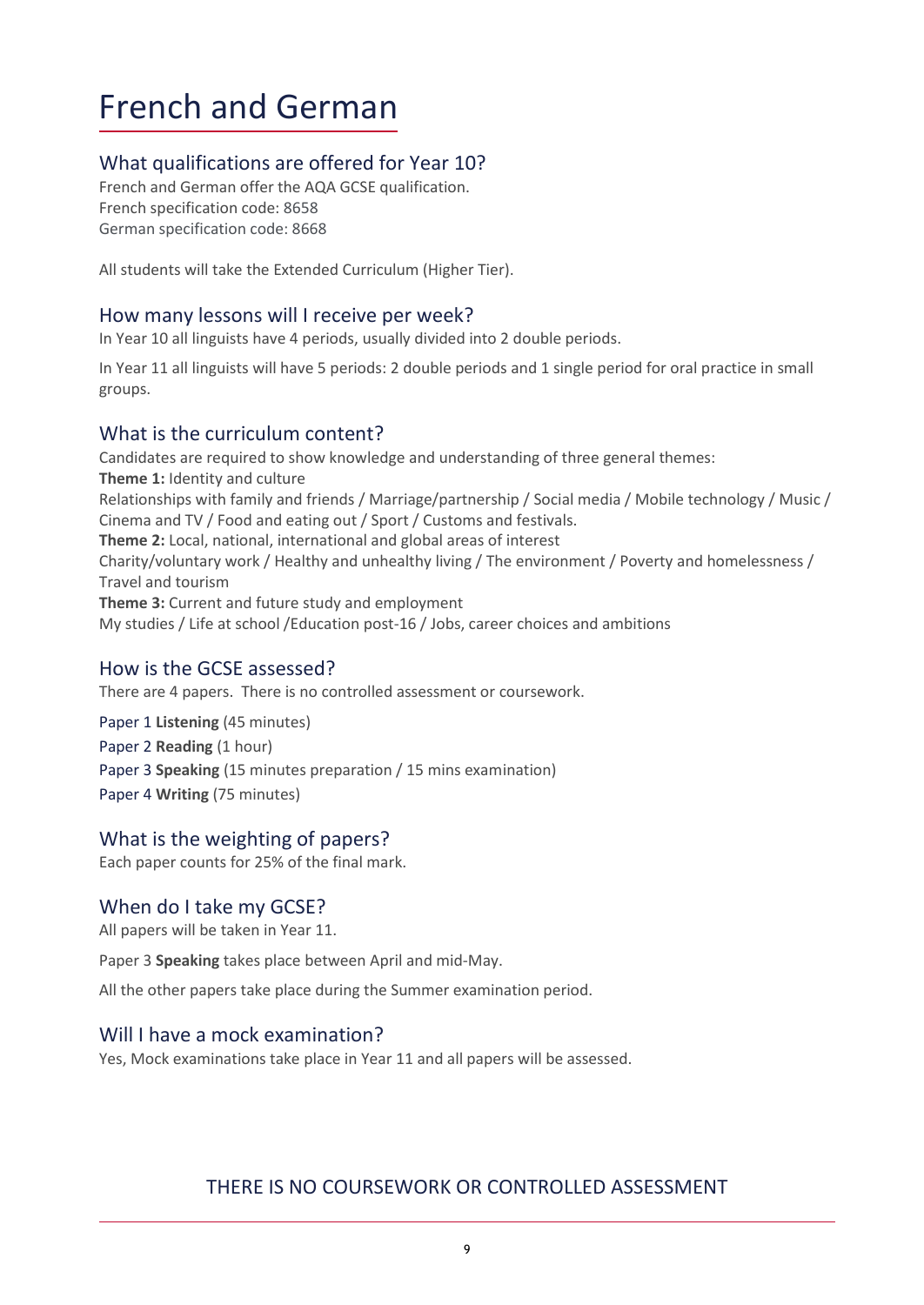## Geography

Pupils at JAGS are prepared for the Edexcel A GCSE

#### Geography

The GCSE Geography course covers a wide range of human, physical and environmental topic areas; Rivers, Coasts, Weather, Ecosystems, Cities, Development and Water Resources, which are taught using a wide range of contemporary case studies. GCSE Geography also requires you to have a good understanding of mapping, graphical and statistical skills.

## Fieldwork

The course requires pupils to have experience of a minimum of two contrasting types of fieldwork, in both physical and human environments. We will be visiting the Field Studies Centre in Slapton for a residential trip in the September/October of Year 11 (to study coasts) and a day trip to Rye at the end of Year 10 (human geography). These trips will be examined in the examination; there is no separate coursework in GCSE Geography.

#### How will I prepare for the fieldwork examination questions?

You will become familiar with a range of fieldwork techniques, both during the fieldtrips and within lessons. In the examination, you will be assessed on the data collection, presentation and findings from your fieldtrips. There will be plenty of opportunity to tackle sample questions to prepare you for the examination and you will have a special fieldwork workbook to help you prepare.

#### How is the Edexcel A Course assessed?

There are three one and a half hour papers, which are all taken at the end of Year 11, usually with a few days or a week between them. The physical and human geography papers (Units 1 and 2) both account for 37.5% of the GCSE. The third paper (Fieldwork and UK Challenges) accounts for 25%. The mapping, graphical and statistical skills may be assessed across any of these papers.

## What is the structure of the examinations?

Some will be multiple choice or questions worth 1-2 marks, but most marks will be for a mix of structured and open response questions worth 3-4 marks. Each topic area will have one longer question carrying either 8 or 12 marks.

Questions will be 'ramped', so that easier marks are at the beginning of each question and the most challenging questions are at the end of each topic.

## Are there marks available for quality of written communication?

Spelling, punctuation and grammar, along with use of specialist terminology are formally assessed in one longer question in each paper worth 12 marks; this question is clearly highlighted.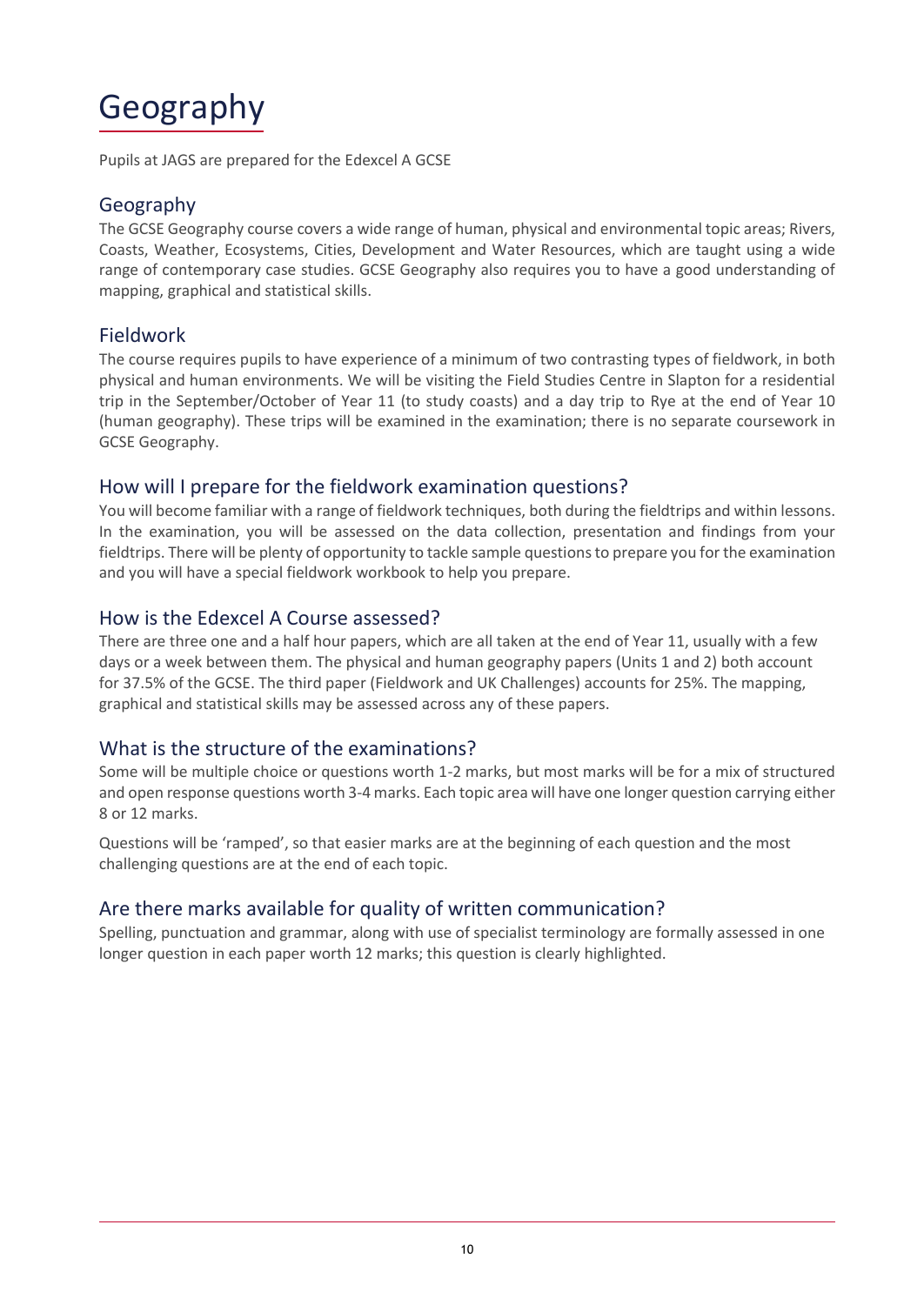## Greek

OCR GCSE specification J292. The course is assessed by written examination taken at the end of Year 11. The course comprises three units, one language and two literature.

#### How is the Greek GCSE assessed?

The course is assessed by written examination taken at the end of Year 11.

There are three examination papers.

**J292/01** Greek Language 50%

**J292/02** Prose Literature A (Herodotus) 25%

**J292/04** Verse Literature B (Euripides' Bacchae) 25%

(% indicates the weighting given to each paper).

#### What is the structure of the examinations?

Paper 1: Unseen translation and comprehension on some Greek passages. (1 hour 30 minutes)

Paper 2: You will answer a variety of questions on the prose literature texts which you will have studied in depth during your GCSE course. (1 hour)

Paper 3: You will answer a variety of questions on the verse literature texts, which you will have studied in depth during your GCSE course. (1 hour)

For full details se[e www.ocr.org.uk.](http://www.ocr.org.uk/)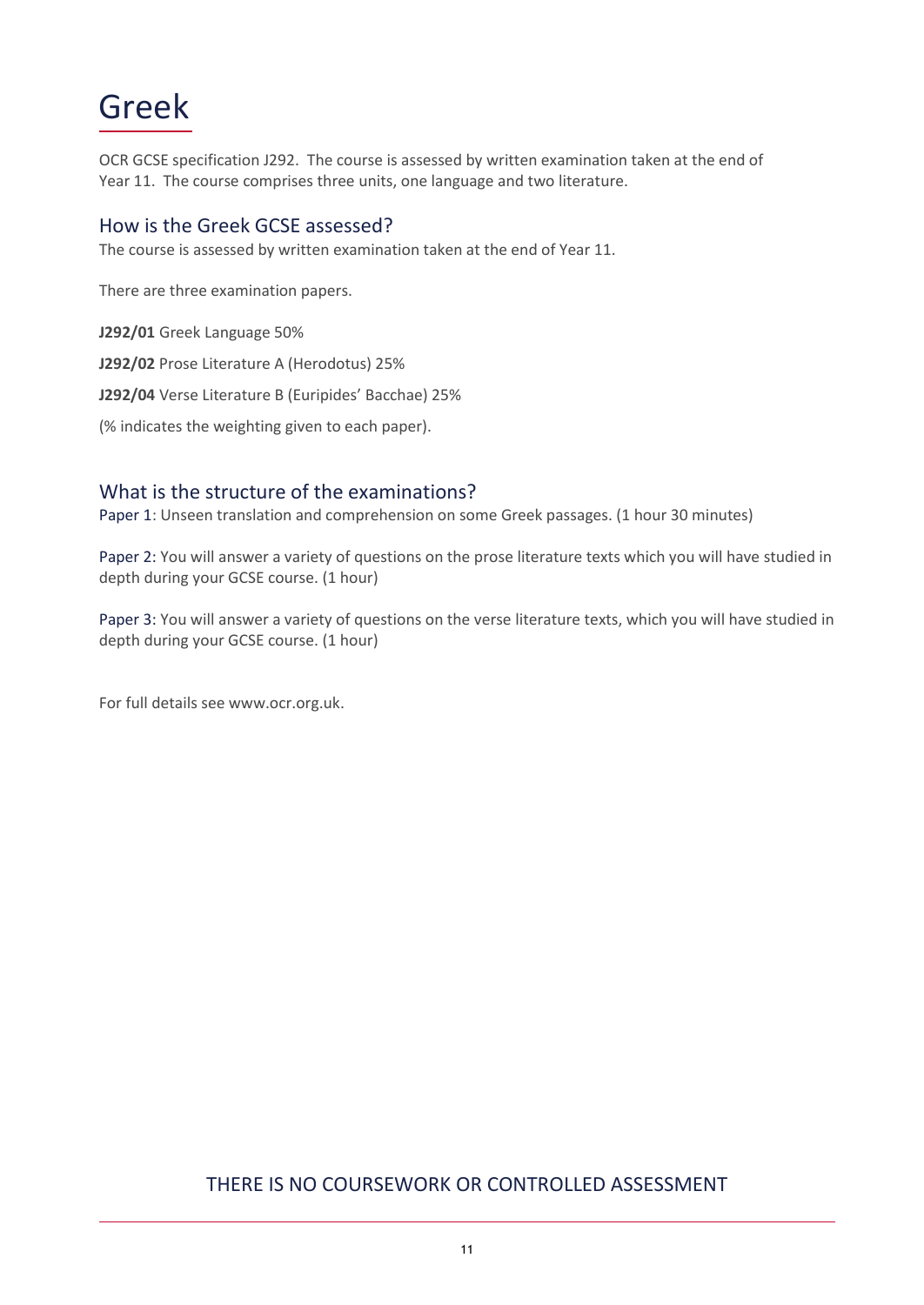## **History**

Pupils at JAGS are prepared for the Edexcel GCSE.

## Edexcel GCSE History 1HI0

This course provides a broad range of History and will develop a variety of key skills in analysing and critically evaluating depth and breadth studies.

You will develop essay writing skills which will provide an excellent foundation for A Level studies in humanities based subjects, including History, Geography, RS and subjects like Law at university and you will develop source analysis and evaluation skills.

#### How is the History GCSE assessed?

There are three examination papers:

Paper 1 - 75 minutes: Thematic study and historic environment: (The History of Western Medicine) (30%)

Paper 2 –105 minutes: Period study and British depth study (Early Elizabethan England, 1558–88 and Superpower relations and the Cold War, 1941-91 with each part being answered in separate booklets) (40%)

Paper 3 – 80 minutes: Depth Study (Russia and the Soviet Union, 1917–41) (30%)

(%) = the weighting given to each paper.

#### What is the structure of the examinations?

#### Paper 1

*Section A: historic environment: Students answer a question that assesses knowledge plus a two-part question based on two provided sources.* 

*Section B: thematic study: Students answer three questions that assess their knowledge and understanding. The first two questions are compulsory. For the third question, students answer one from a choice of two.*

#### Paper 2

*Booklet P Period study: Students answer three questions that assess their knowledge and understanding. The first two questions are compulsory. For the third question, students select two out of three parts. Booklet B British depth study: Students answer a single three-part question that assesses their knowledge and understanding. The first two parts are compulsory. For the third part, students select one from a choice of two.*

#### Paper 3

*Section A: Students answer a question based on a provided source and a question that assesses their knowledge and understanding.* 

*Section B: Students answer a single four-part question, based on two provided sources and two provided.*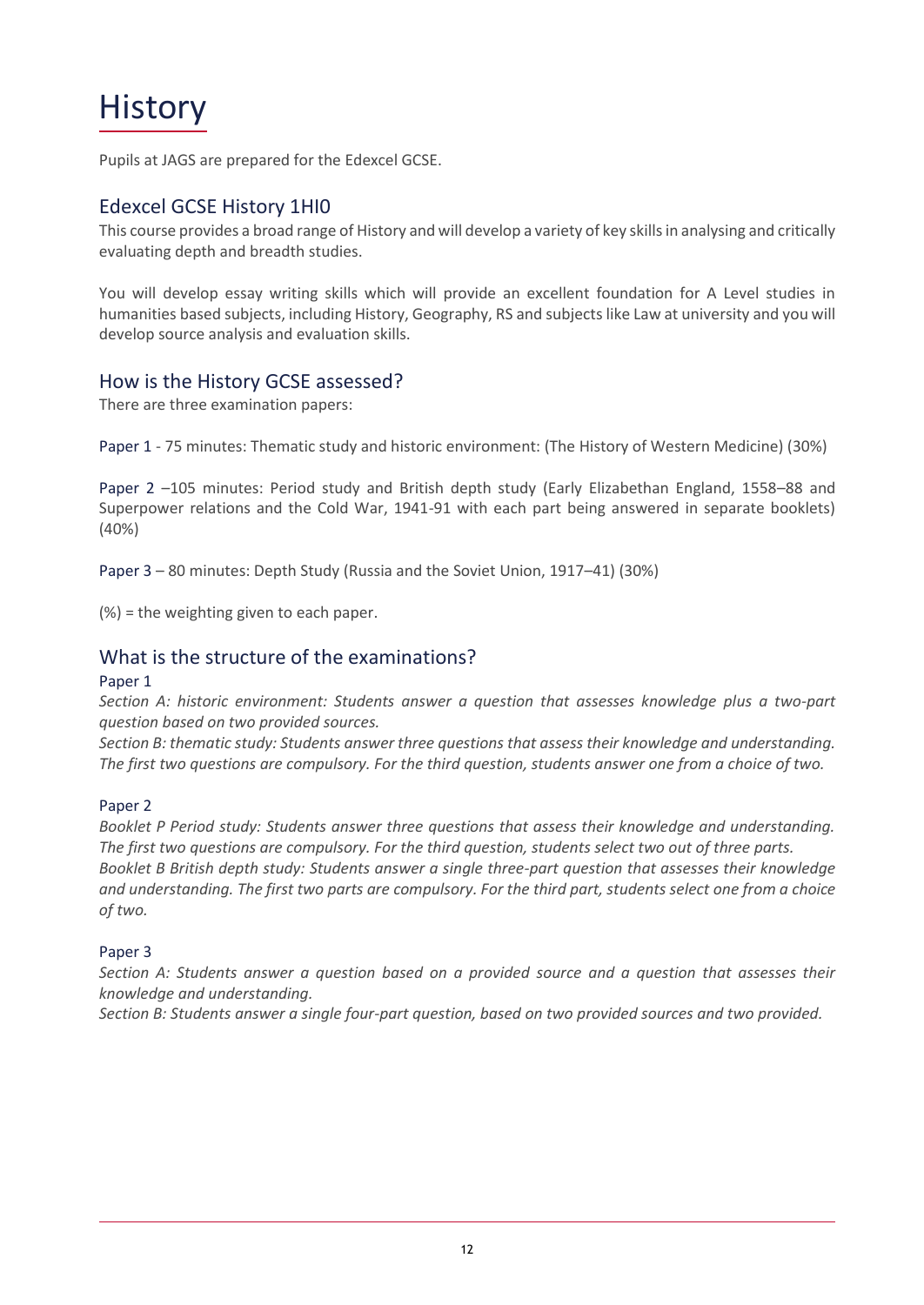## Italian

## What qualifications are offered for Year 10?

Italian offers the Pearson Edexcel Level 1/Level 2 GCSE. Syllabus Code: 1IN0 All students will take the Higher Tier.

## How many lessons will I receive per week?

In Year 10 all linguists have 4 periods, usually divided into 2 double periods. A Conversation club is also offered once a week. In Year 11 all linguists will have 5 periods: 2 double periods and 1 single period for oral practice in small groups.

## What is the curriculum content?

Candidates are required to show knowledge and understanding of five general Themes: a) Identity and culture, b) Local area, holiday, travel, c) School, d) Future aspirations, study and work, and e) the international and global dimension. There is a detailed Grammar and Vocabulary list in the Specification.

## How is the GCSE assessed?

There are 4 papers. There is no controlled assessment or coursework.

Paper 1 **Listening** (45 minutes) Paper 2 **Speaking** (10-12 minutes plus 12 minutes preparation time) Paper 3 **Reading** (45 minutes) Paper 4 **Writing** (1 hour 20 minutes)

## What is the weighting of papers?

Each paper counts for 25% of the final mark.

## When do I take my GCSE?

All papers will be taken in Year 11.

Paper 2 **Speaking** takes place between 1 March and 18 May.

All the other papers take place during the Summer examination period.

## Will I have a mock examination?

Mock examinations take place in Year 11. All papers will be assessed.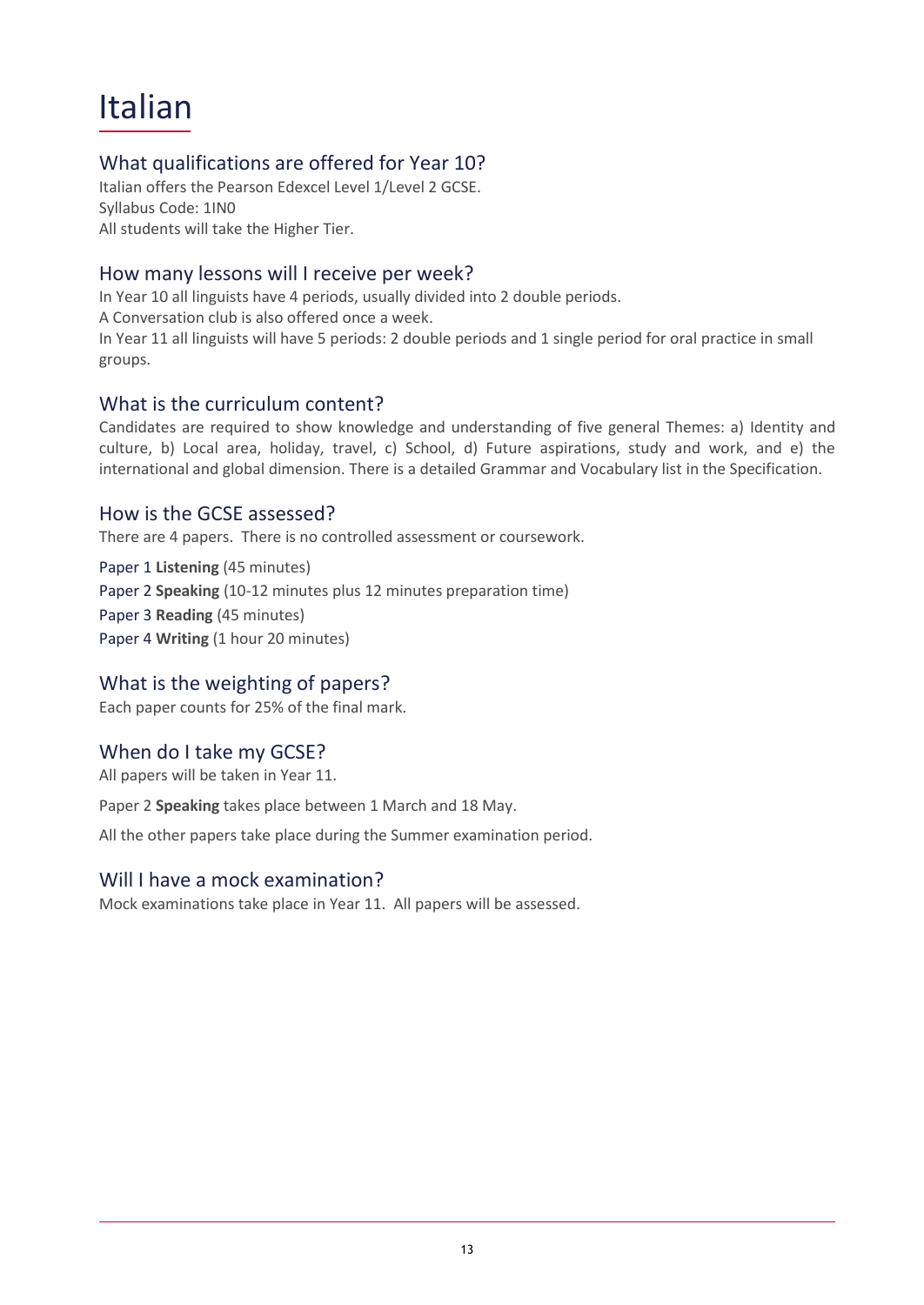## Japanese

## Content

## *Identity and culture*

- Who am I?
- Daily life
- Cultural life

## *Local area, holiday and travel*

- Holidays
- Travel and tourist transactions
- Town, region and country

## *International and global dimension*

- Bringing the world together
- Environmental issues

## *School*

- What school is like
- School activities

#### *Future aspirations, study and work*

- Using languages beyond the classroom
- Ambitions
- Work

## Skills & Papers

**Paper 1 - Listening and Understanding** (45 minutes including 5 minute's reading time) Assessment: Final exam at the end of Year 11

**Paper 2 – Speaking** (10-12 minutes plus 12 minutes' preparation time) Assessment: **Three** tasks together on **chosen** themes at the end of Year 11 between April and May.

- 1. Role-play (one theme)
- 2. Picture based questions (one theme)
- 3. Conversation (two themes)

**Paper 3 - Reading and Understanding** (1 hour 5 minutes)

Assessment: Final exam at the end of Year 11

**Paper 4 – Writing** (1 hour 25 minutes) Assessment: Final exam at the end of Year 11

## What is the weighting of papers?

Each paper counts for 25% of the final mark.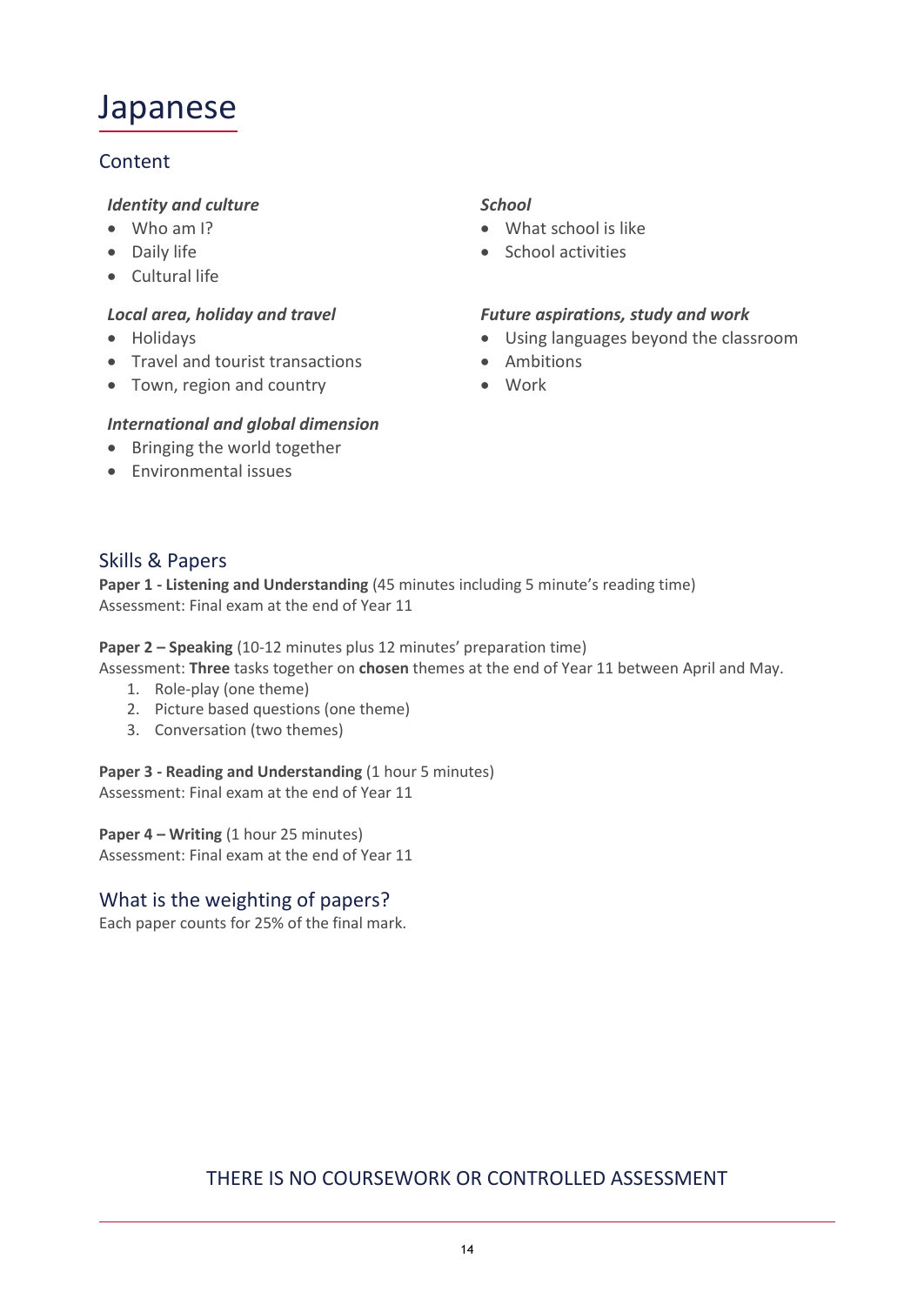## Latin

OCR GCSE specification J282.

## How is the Latin GCSE assessed?

The course is assessed by written examination taken at the end of Year 11.

There are three examination papers:

**J282/01** Latin Language 50%

**J282/03** Prose Literature B (Sagae Thessalae Apuleius) 25%

**J282/05** Verse Literature B (Virgil Aeneid book 2) 25%

(% indicates the weighting given to each paper).

#### What is the structure of the examinations?

Paper 1: Unseen translation and comprehension on some Latin passages. (1 hour 30 minutes)

Paper 2: You will answer a variety of questions on the prose literature texts which you will have studied in depth during your GCSE course. (1 hour)

Paper 3: You will answer a variety of questions on the verse literature texts, which you will have studied in depth during your GCSE course. (1 hour)

For full details see www.ocr.org.uk.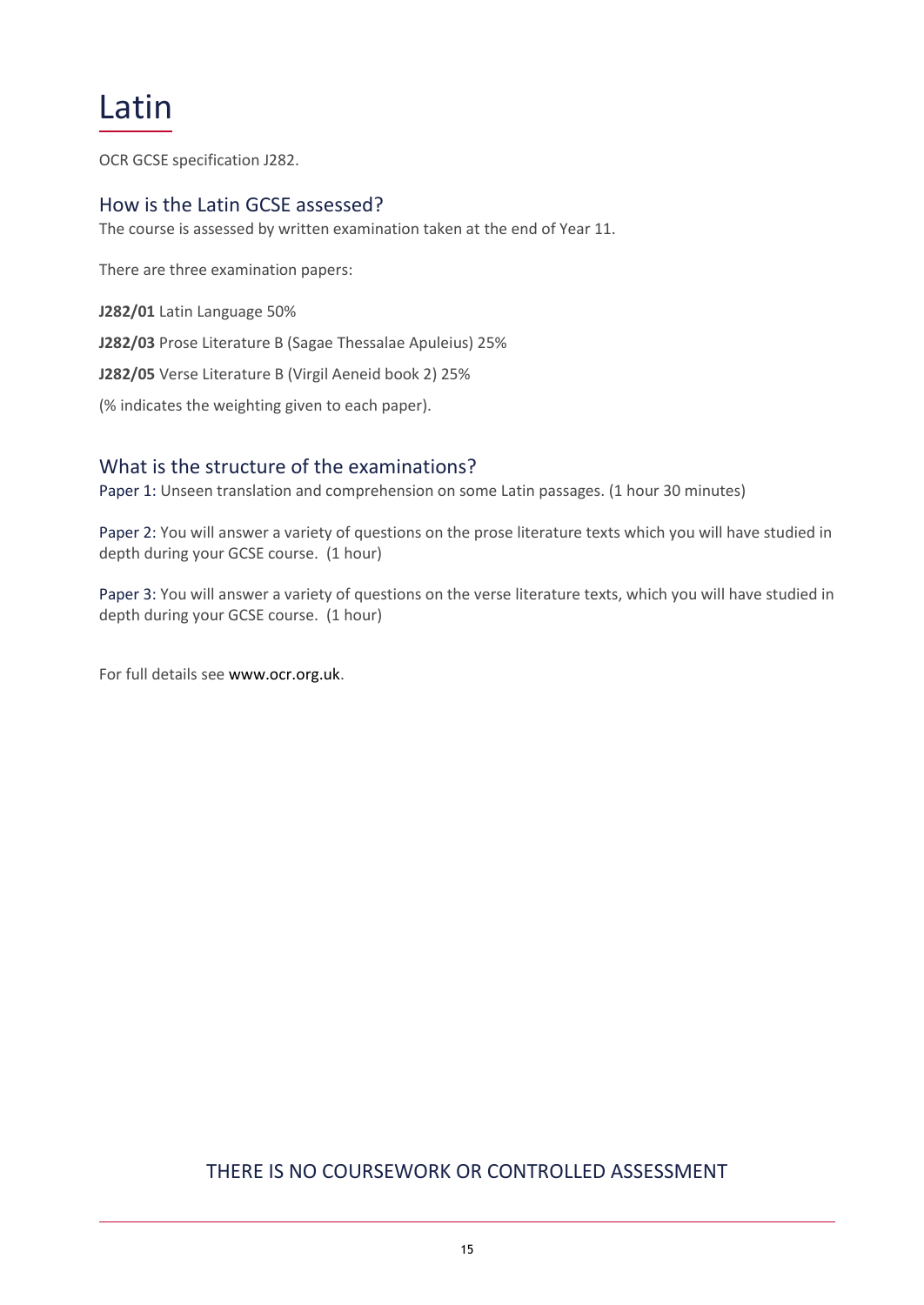## Mathematics

How long do I have to complete the controlled assessment?

There is no controlled assessment or coursework in Mathematics.

## Brief description of the course

You will extend the mathematics already studied in Key Stage 3. You will be taught to solve numerical, algebraic and spatial problems alongside processing and interpreting data, and calculating probabilities of events. Using a calculator efficiently for calculation and graph plotting are two important skills that are both built into the course. Emphasis is placed on explaining your stages of reasoning clearly and logically. Applying your techniques to solve contextual problems is an important skill which is developed throughout the course and is a crucial foundation for A Level Mathematics.

## Is there an opportunity to discuss my progress with my teacher?

Yes. Progress is discussed throughout the course.

Homework

Two pieces per week, each of 30 minutes.

## What is the weighting of the final papers?

There are two final examination papers taken in the Summer of Year 11. Each is worth 50%. You are allowed to use a calculator for each of the papers.

Deadlines for Y10 N/A

Deadlines for Y11 N/A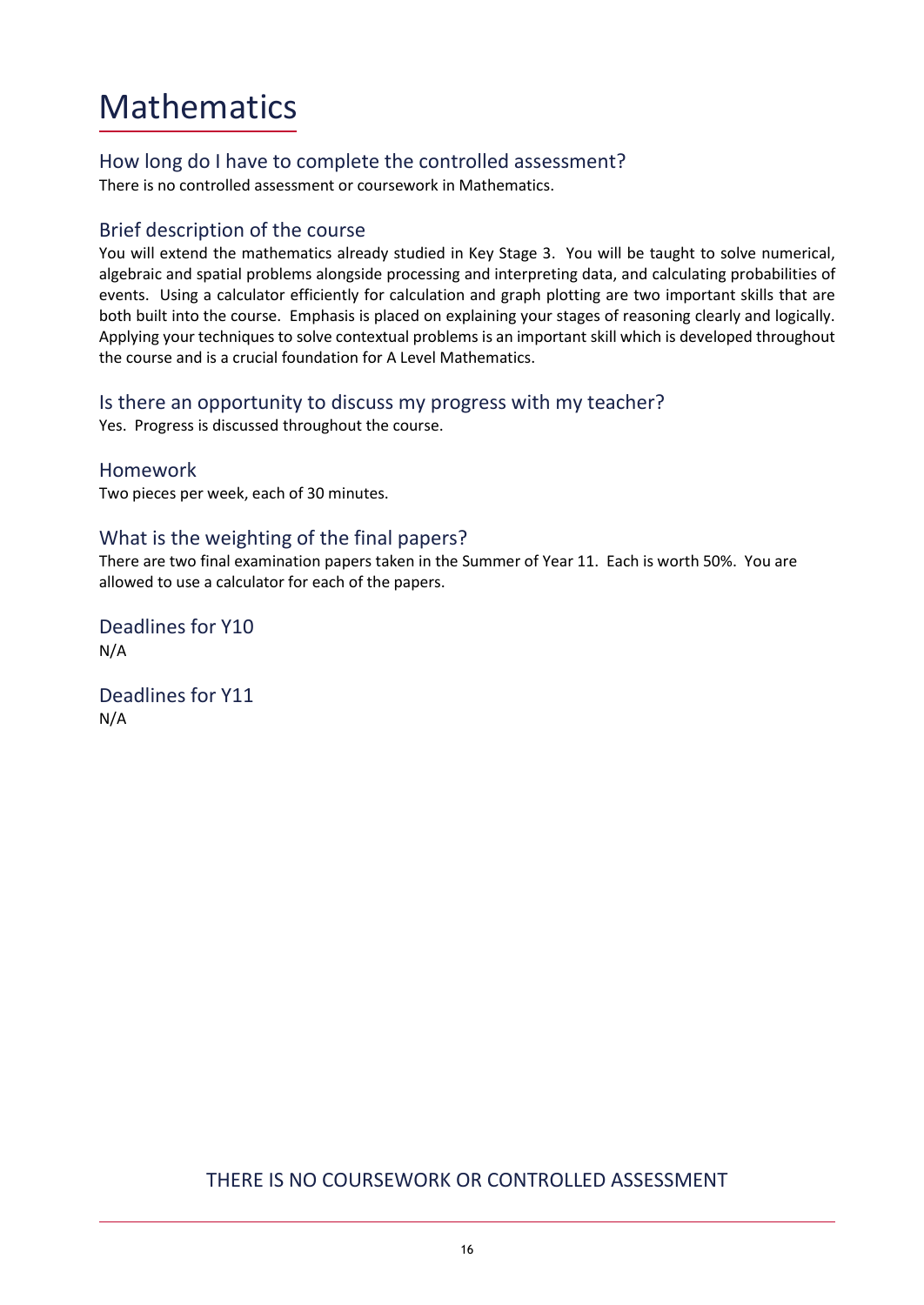## **Music**

There are three parts to GCSE Music: Performing and Composing which are internally assessed (nonexamination assessment), and an Appraising exam which is assessed externally.

## What preparation is there before I start the coursework?

Techniques of composition, related elements of music theory and use of IT all form part of introductory projects arising from study of the set works in Year 10.

Students must be having lessons on their chosen instrument (or voice).

#### How long do I have to complete the coursework?

Composition 1 is undertaken during the Autumn term of Year 11 and Composition 2 during the Spring term of Year 11. Regular practice on your chosen instrument (or voice) is necessary to prepare for performances in the Autumn and Spring terms of Year 11. Students need to be practicing regularly with a small group or ensemble from the start of Year 10 as well as preparing solo performances.

## Do I have lesson or homework time to work on it?

Research for compositions is done in lessons and homework times. Students are encouraged to use the studio outside lesson times, but homework can also be done at home on *Sibelius* or *Mixcraft* software or using pencil and paper. The writing up of the assignments is done under controlled conditions in lesson time in Year 11.

Practice on your chosen instrument (or voice) is ongoing.

## Brief description of all coursework

Both composition and performance assignments are completed and submitted in Year 11. One of the compositions is written to a brief provided by the Board, and relating to the Areas of Study, and one is a free composition. Solo performances and ensembles are recorded during the Autumn and Spring terms of Year 11, and students are expected to take part in a concert such as the Chamber Music Concert or a lunchtime concert with their ensemble.

#### Is there an opportunity to discuss my progress with my teacher?

Of course, either weekly in lessons or individually as arranged.

#### How many pieces are set and how many count?

Two compositions are set and submitted with two assessed performances as below. Students are encouraged to submit the mock solo performance from the start of the Spring term if a satisfactory mark has been achieved, or may record a solo later in the term. Ensembles are recorded as part of live concerts or on the studio day in March.

## What % of the final mark is the coursework?

60% (30% composition and 30% performance).

#### Deadlines for Y10

No official controlled assessment deadlines in Year 10.

## Deadlines for Y11

Composition 1: End of the Autumn term. Composition 2: End of the Spring term. Final opportunity to record solo and ensemble performance: Studio Session in the Spring term.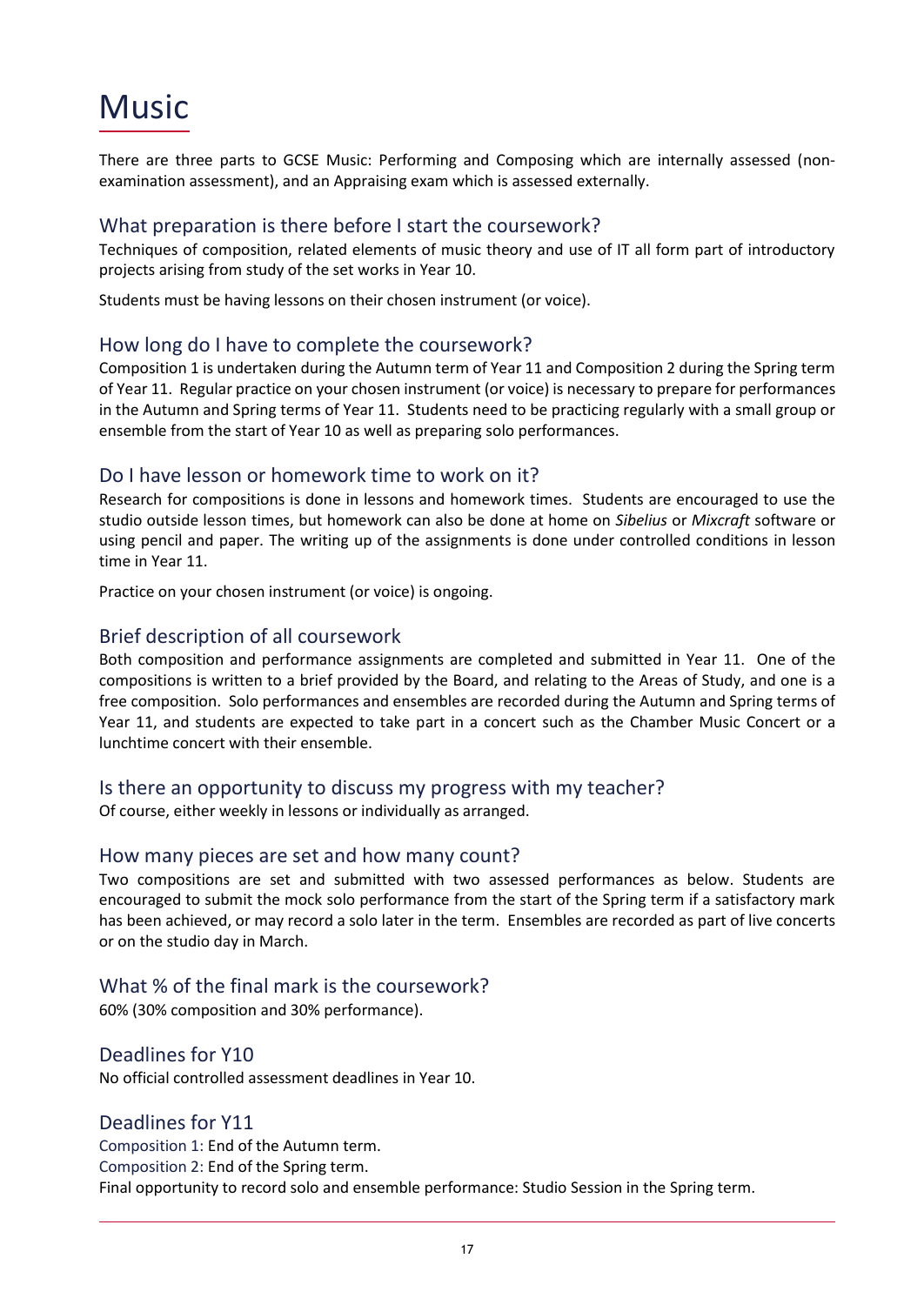## Physical Education

## What preparation is there before I start the controlled assessment?

It is advisable to take part in as many sports as possible with clear and obvious strengths in at least one team and / or individual sport (list of sports applicable available on request). It is also helpful to be aware of your own performance and analyse your own strengths and weaknesses as well as that of other performers.

## How long do I have to complete the controlled assessment?

The practical element of the course is covered during the whole of Year 10 and up until Christmas in Year 11, this includes any sports that are required to be filmed externally. The preparation for the written coursework will take place in Year 10 (including over the summer holidays) and undertaken in Year 11 once the relevant theoretical content has been completed.

#### Do I have lesson or homework time to work on it?

1 double lesson per week in Year 10

1 double lesson per week in Year 11 until Christmas, after which there will be 2 double periods.

Girls wishing to be assessed in sports outside of school will be assessed by relevant coaches and/or officials and video evidence needs to be provided.

## Brief description of all controlled assessment

1. Practical performance in three different physical activities, one in a team activity, one in a different individual activity and a third in either a team or in an individual activity.

2. Analysis and evaluation of performance to bring about improvement in one activity.

## Is there an opportunity to discuss my progress with my teacher?

Progress and grades can be discussed at any time over the course of the two years.

## How many pieces are set and how many count?

Pupils will cover more practical areas than necessary over the course and will then put forward their strongest three assessment grades for their final mark.

## What % of the final mark is the controlled assessment?

40%

Deadlines for Y10 N/A

## Deadlines for Y11

All three practical areas - January in Year 11. Exact date TBC. Coursework - February half term in Year 11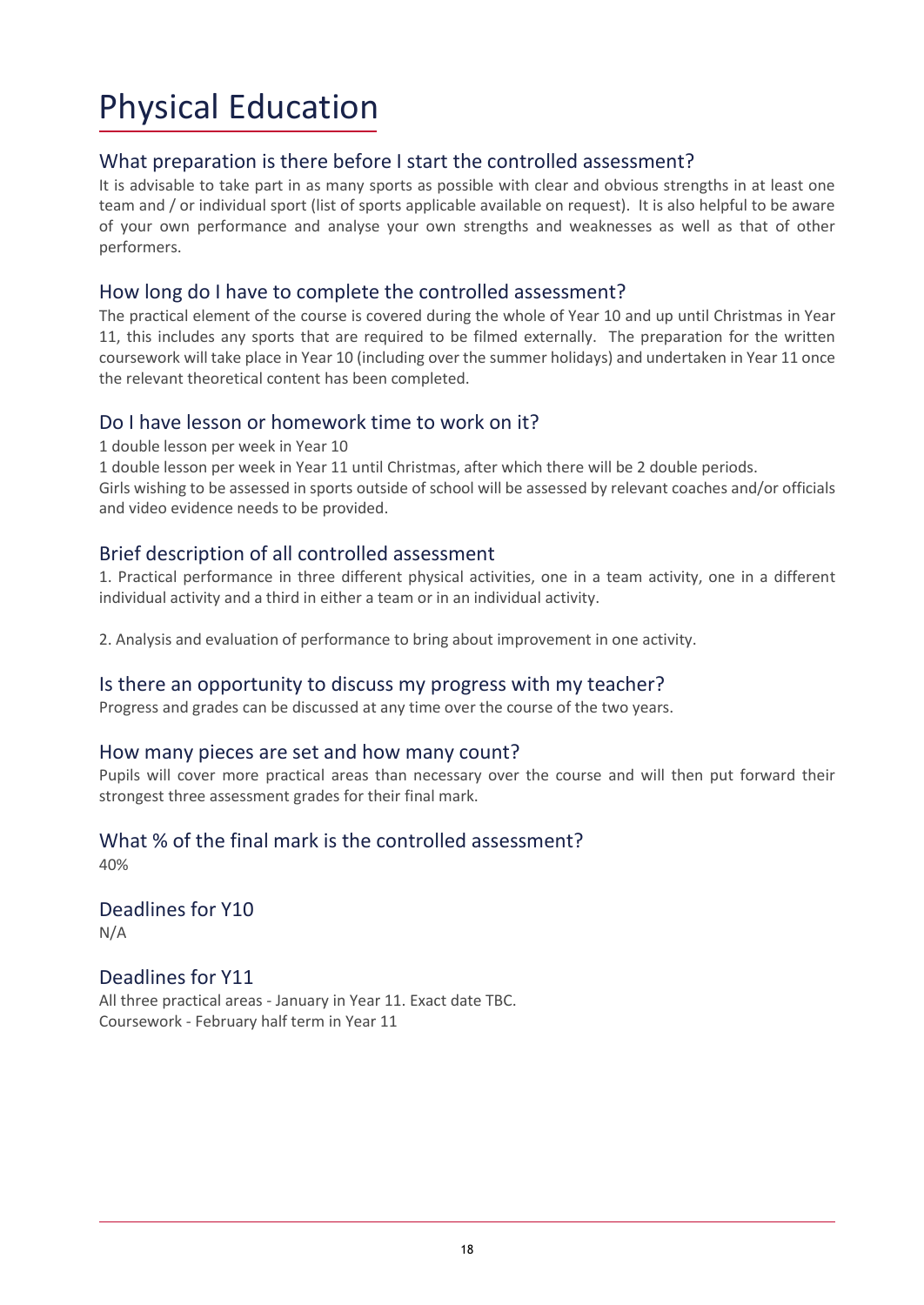## Religious Studies

## Which examination board and specification?

AQA Religious Studies, specification A: 'Religious Beliefs and Lifestyles'

## Which two religions will be studied?

The beliefs and practices of Christianity and Judaism

## Which Themes will be studied?

**Four** of the following themes:

- Relationships and families
- Religion and life
- The existence of God and revelation
- Religion, peace and conflict
- Religion, crime and punishment
- Religion, human rights and social justice.

## What skills will I learn?

You will develop your knowledge and understanding of the phenomenon of religion and you will learn to express your personal responses, informed insights and views on fundamental questions and issues.

You will develop writing skills that will provide an excellent foundation for RS A Level (or other Humanities subjects at A level).

You will learn to

- explain concepts accurately
- exemplify them with precision
- use religious teachings to support them
- evaluate them by considering different viewpoints

## Will I just learn about religions and religious points of view?

You will study each of the four themes selected through a range of religious *and* non-religious perspectives.

## What about examinations?

There will be two, one for Religions and one for Themes. They are weighted evenly – 50% each. Each examination will last 1¾ hours.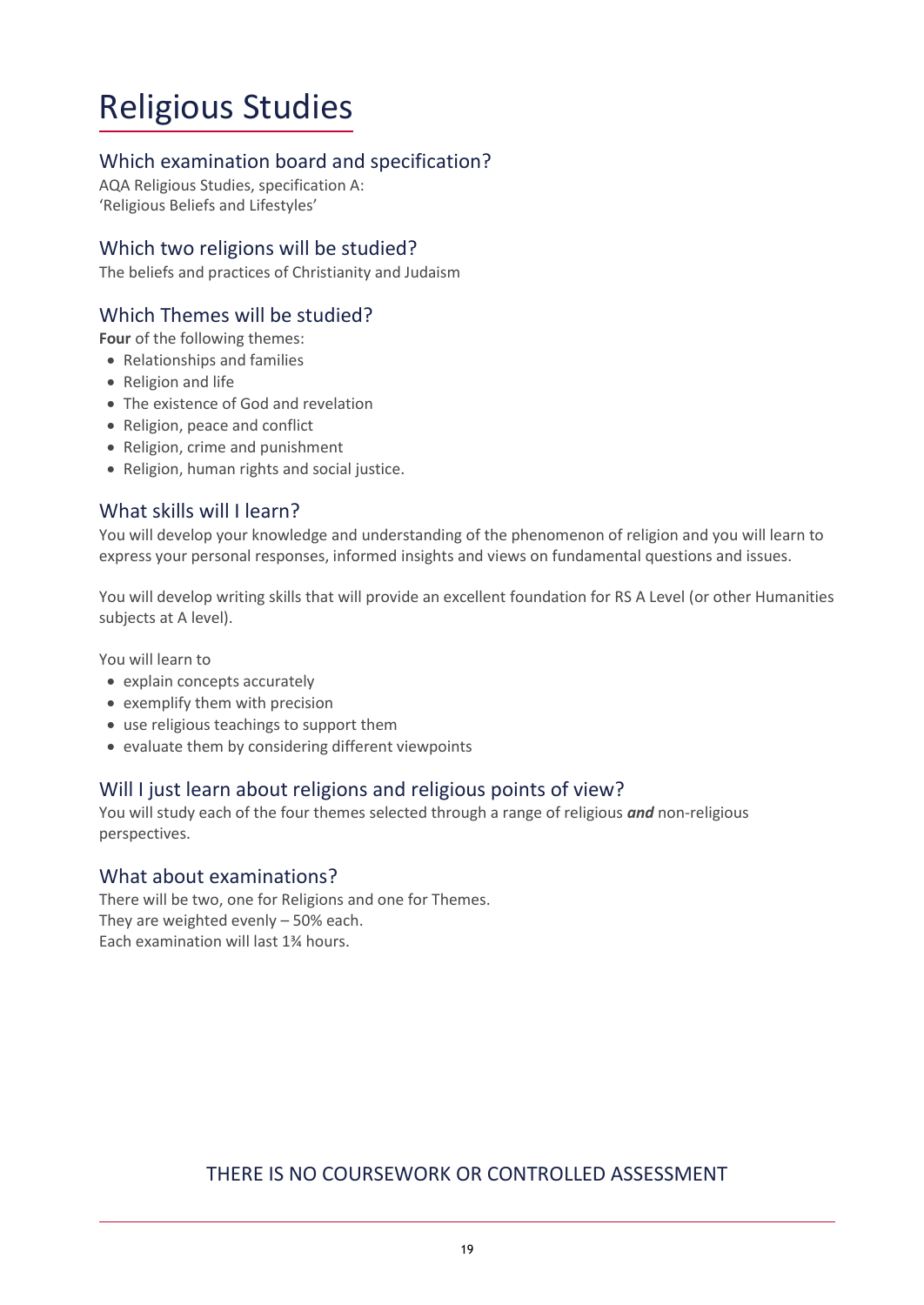## Russian

## What qualifications are offered for Year 10?

We offer the Edexcel GCSE qualification. Syllabus Codes: Level 1/Level 2 GCSE 1RU0 All students will take the Higher Tier.

## How many lessons will I receive per week?

In Year 10 all linguists have 4 periods, usually divided into 2 double periods. In Year 11 all linguists will have 5 periods: 2 double periods and 1 single period for oral practice in small

## What is the curriculum content?

Candidates are required to show knowledge and understanding of five general Topic Areas: Five main themes:

- Identity and culture
- Local area, holiday, travel
- School

groups.

- Future aspirations, study and work
- International and global dimension

## How is the GCSE assessed?

There are 4 papers. There is no controlled assessment or coursework.

Paper 1 **Listening** (50 minutes) Paper 2 **Speaking** (10-12 minutes) Paper 3 **Reading** (1 hour 5 minutes) Paper 4 **Writing** (1 hour 25 minutes)

## What is the weighting of papers?

Each paper counts for 25% of the final mark.

## When do I take my GCSE?

All papers will be taken in Year 11.

Paper 2 **Speaking** takes place in April/May

All the other papers take place during the Summer examination period.

## Will I have a mock examination?

Mock examinations take place in Year 11. All papers will be assessed.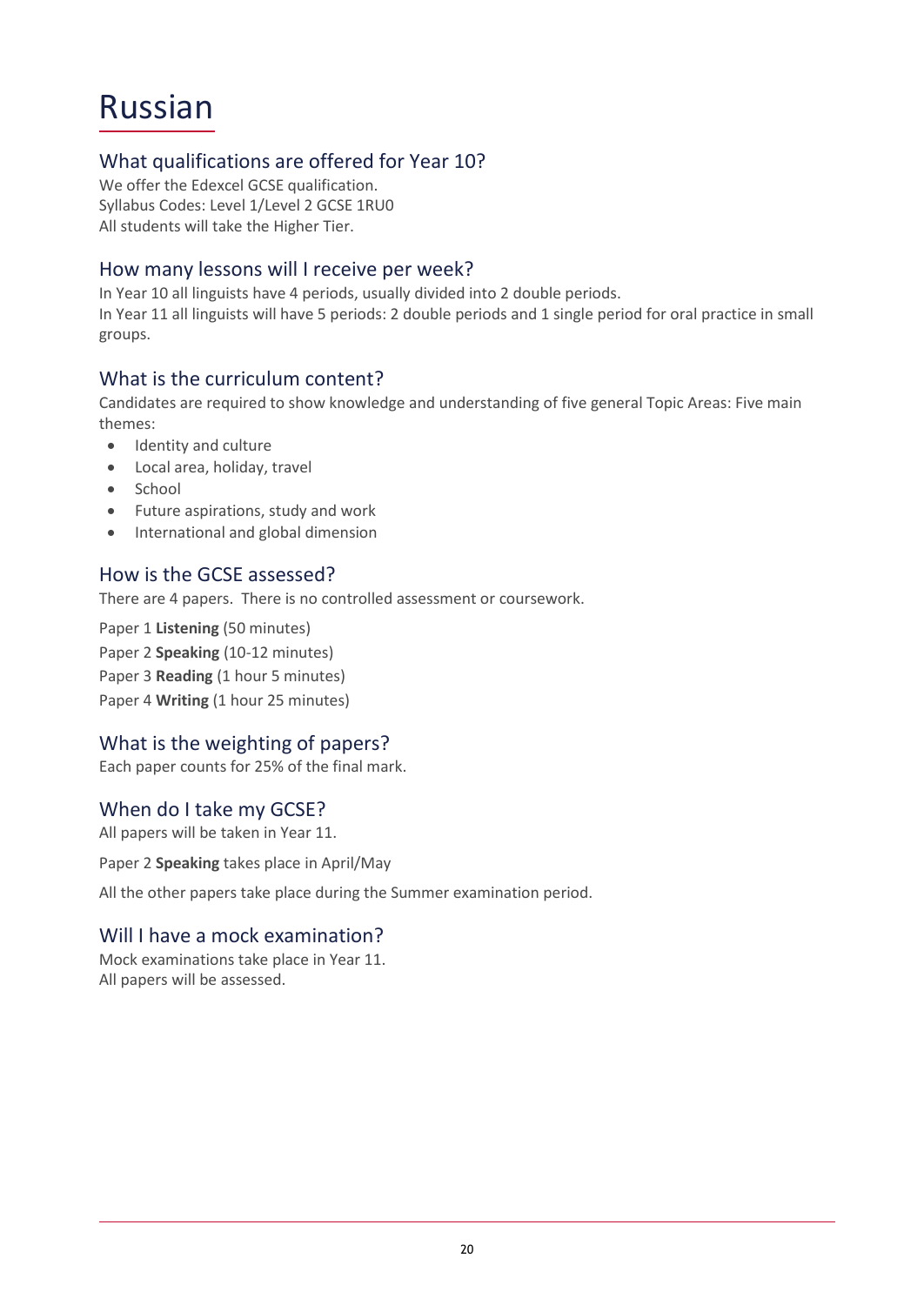## Science

Pupils at JAGS are prepared for the AQA GCSE.

## AQA Science GCSE Triple Sciences

The separate Science GCSEs offer a solid preparation for studying A level sciences.

#### How is practical work assessed?

There is no separate practical assessment or coursework, however, there are compulsory practical activities for each Science and they are undertaken in lessons throughout the course.

Practical work is assessed within the written examination and at least 15% of the marks are for such questions.

## How will I prepare for the practical questions?

You will become familiar with the nature of experimental work and evaluating results during the course. Some questions will require knowledge of 'how science works' terms and those will be used throughout the course. There will be plenty of opportunity to tackle sample questions.

## How is the AQA Science GCSE assessed?

There are two 105 minute papers for each of Biology, Chemistry and Physics. Both papers are sat at the end of Year 11 and have equal weighting.

For those choosing the Combined Science – Trilogy option at the end of year 10, there are two 75 minute papers for each science.

Each paper assesses different topics from the syllabus and has equal weighting.

## What is the structure of the examinations?

Questions will carry up to around 15 marks. Some will be multiple choice, but most marks will be for a mix of structured and open response questions.

Questions will be 'ramped', so that easier marks are at the beginning of each question. They are also ramped so that the most challenging questions are at the end of the paper.

## Are there marks available for quality of written communication?

Good use of English and clear presentation are both expected, however, marks are not set aside. Marks awarded for extended response questions will be determined by the Quality of Communication (QC) as well as the standard of the scientific response. This means answers should be logical with good use of scientific terminology.

## Will all pupils sit separate science examinations?

Combined Science – Trilogy Award in Science is available and has a reduced content. Following discussion at the end of Year 10, pupils may elect to sit the Combined Science GCSE.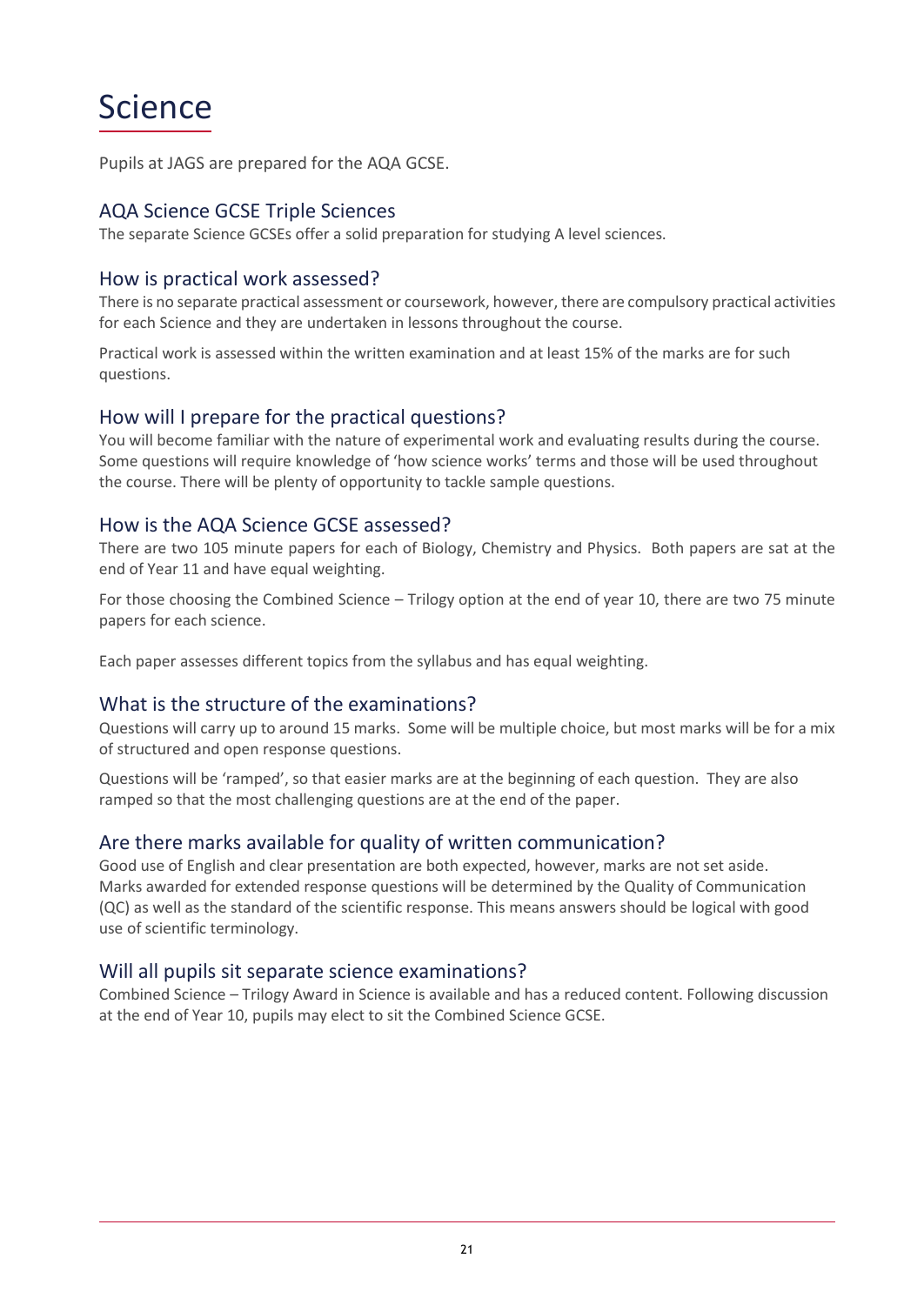## Spanish

## What qualifications are offered for Year 10?

Spanish offers AQA GCSE qualification. Syllabus Code: 8698 All students will take the Higher Tier.

## How many lessons will I receive per week?

In Year 10 all linguists have 4 periods, usually divided into 2 double periods. In Year 11 all linguists will have 5 periods: 2 x double periods and 1 single period for oral practice in small groups.

## What is the curriculum content?

Students study all of the following themes on which the assessments are based.

Theme 1: Identity and culture Theme 2: Local, national, international and global areas of interest Theme 3: Current and future study and employment

The Spanish GCSE course is diverse and will allow you to get to know important aspects of the Spanish speaking world while building up your grammar and vocabulary up to a lower-intermediate level. It is a great stepping stone for those interested in A-level as well as for those who are fascinated by Spanish grammar and translation!

#### How is the GCSE assessed?

There are 4 papers. Each paper counts for 25% of the final mark.

Paper 1: **Listening** Paper 2: **Reading**  Paper 3: **Speaking** Paper 4: **Writing**

## Are there opportunities to practise the language beyond the classroom?

Yes, the department offers extra-curricular opportunities to expand your knowledge of the language and culture.

## When do I take my GCSE?

All papers will be taken in Year 11. Paper 3 **Speaking** takes place between April and mid-May. All the other papers take place during the Summer examination period.